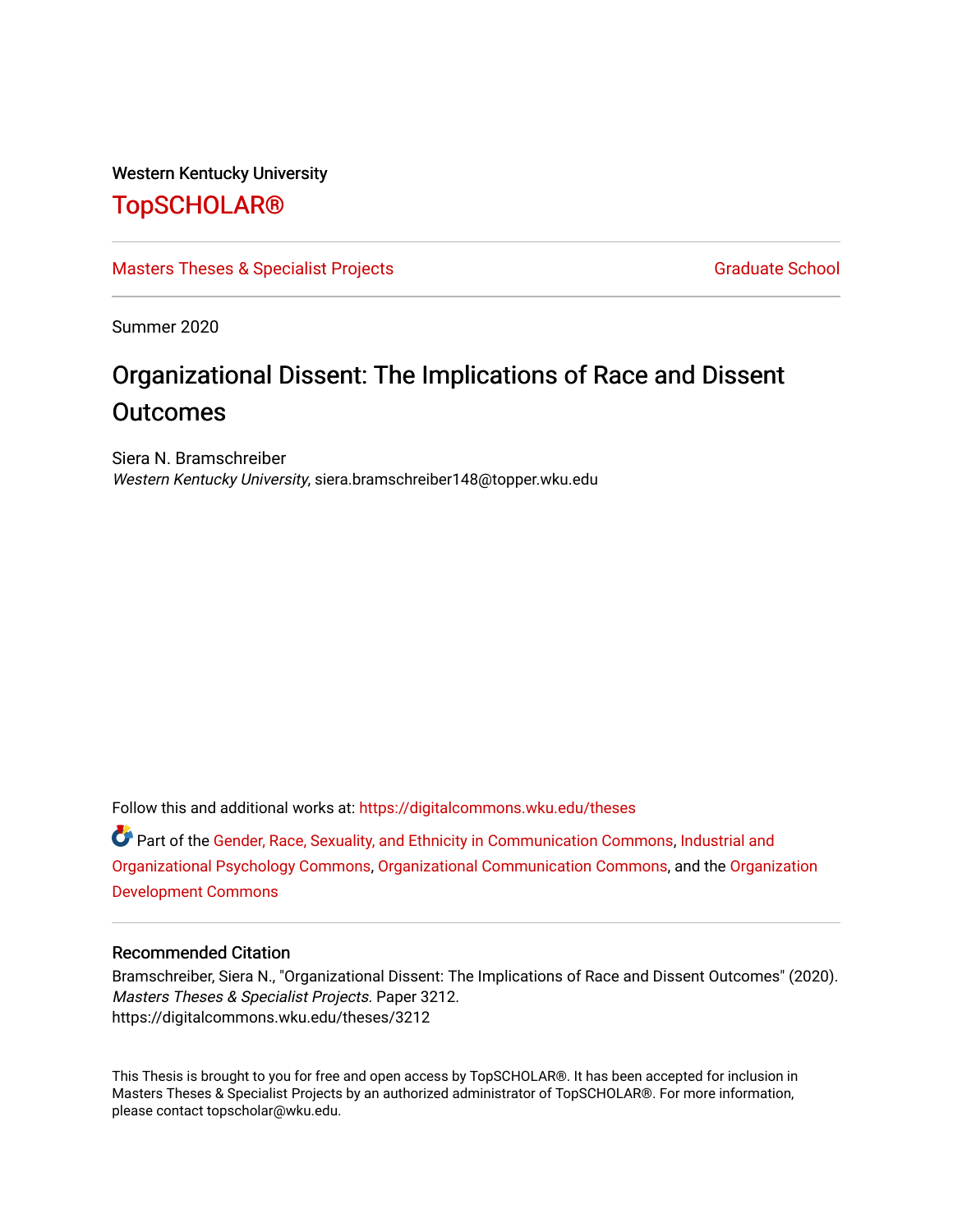# ORGANIZATIONAL DISSENT: THE IMPLICATIONS OF RACE AND DISSENT OUTCOMES

A Thesis Presented to The Faculty of the Department of Psychological Science Western Kentucky University Bowling Green, Kentucky

> In Partial Fulfillment Of the Requirements for the Degree Master of Science

> > By Siera N. Bramschreiber

> > > August 2020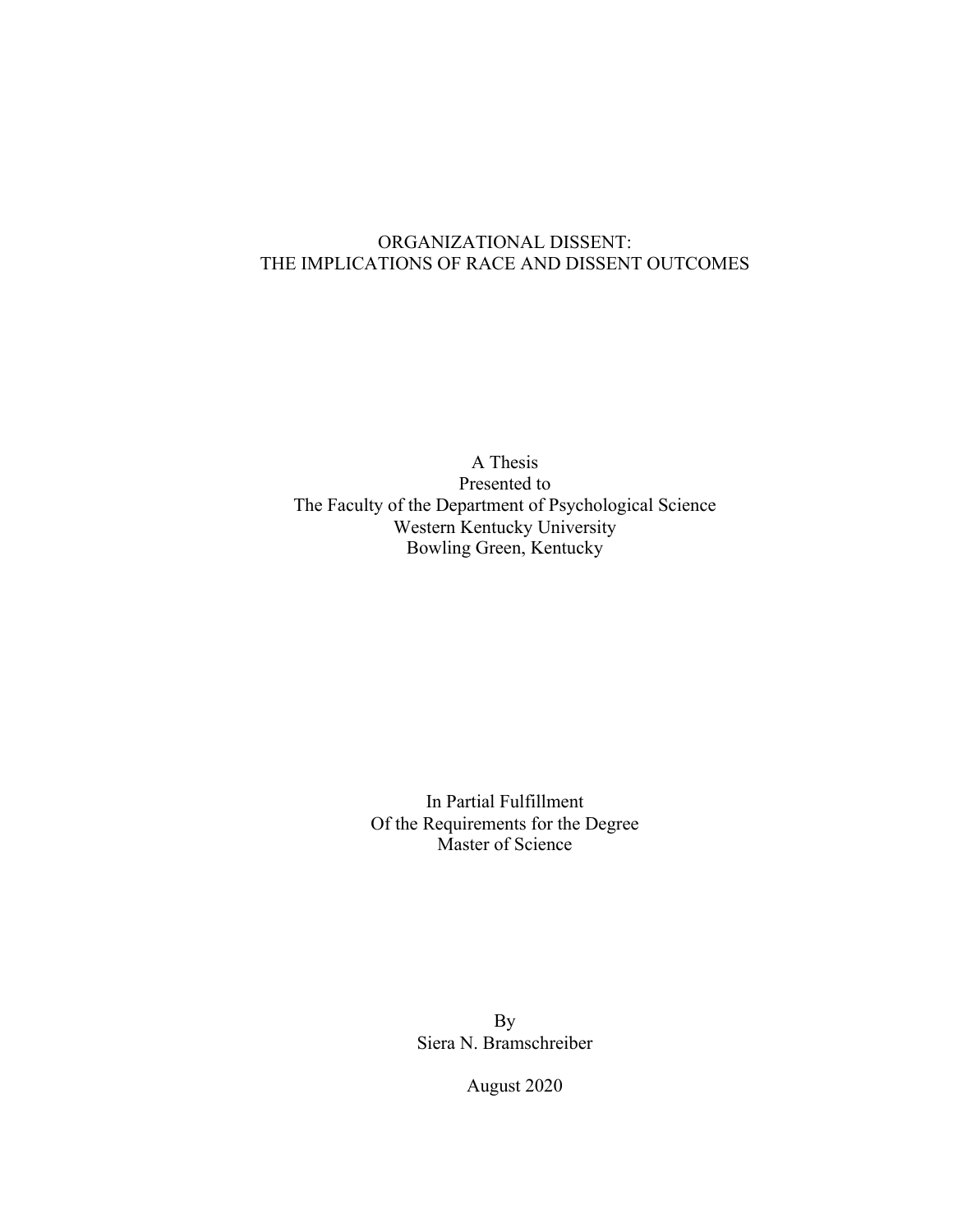# ORGANIZATIONAL DISSENT: THE IMPLICATIONS OF RACE AND DISSENT OUTCOMES

| Date Recommended June 3, 2020                                                                          |
|--------------------------------------------------------------------------------------------------------|
| Katrina Burch Digitally signed by Katrina Burch<br>-05'00'                                             |
| Katrina A. Burch, Director of Thesis                                                                   |
| Digitally signed by Elizabeth<br>Elizabeth Shoenfelt<br>Shoenfelt<br>Date: 2020.07.14 15:45:35 -05'00' |
| Elizabeth L. Shoenfelt                                                                                 |
| Reagan Brown Digitally signed by Reagan Brown                                                          |
| Reagan D. Brown                                                                                        |

 $\int$ Ranjit T. Koodalj Digitally signed by Ranjit T. Koodali

Associate Provost for Research & Graduate Education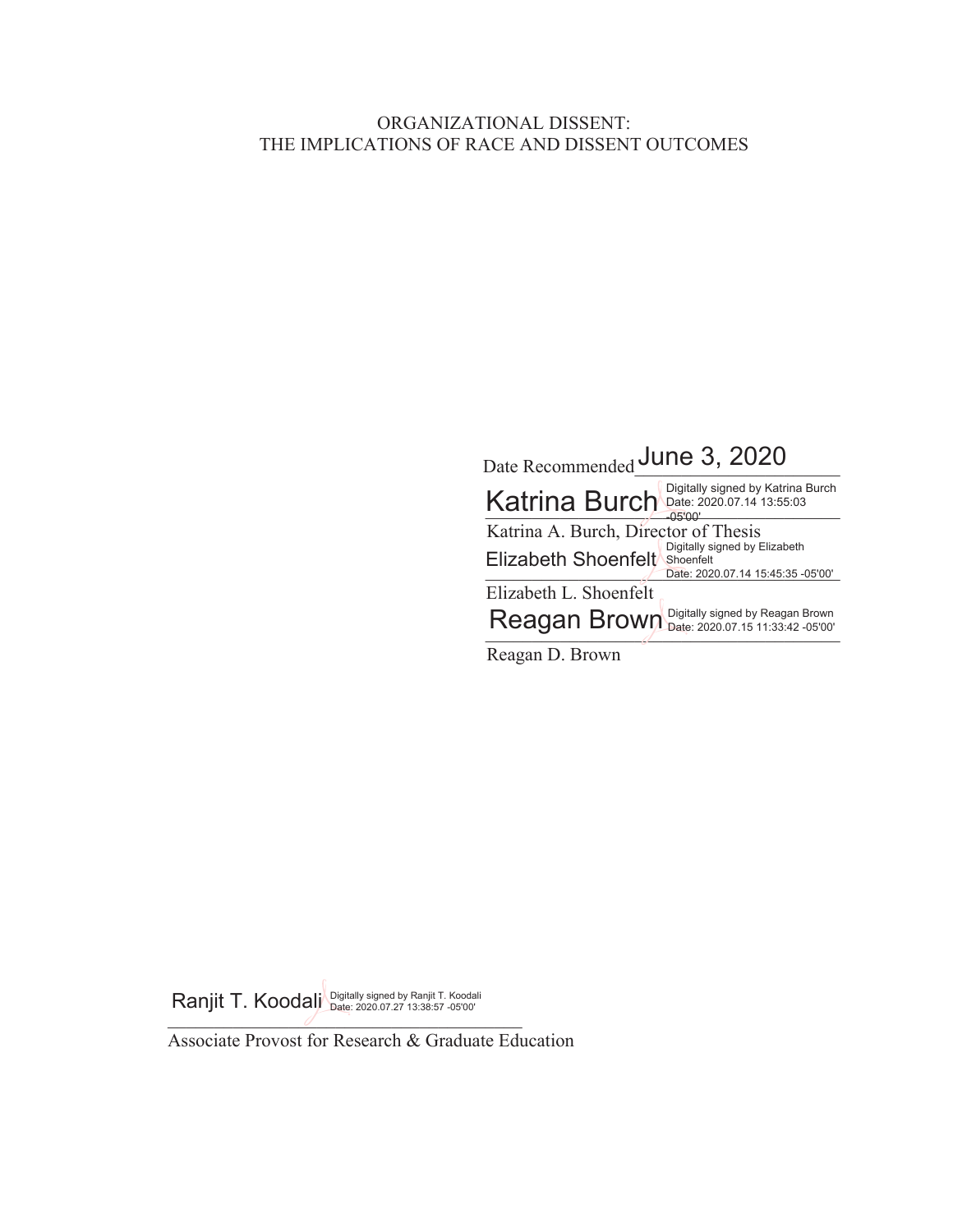I dedicate this thesis to my friend, mentor, and sister, Dr. Anisha Thomas. You inspire me to live up to my fullest potential. I will not take full credit for my success as an academic and as a researcher because we both know all that it took to get me here. Peace and love

to you.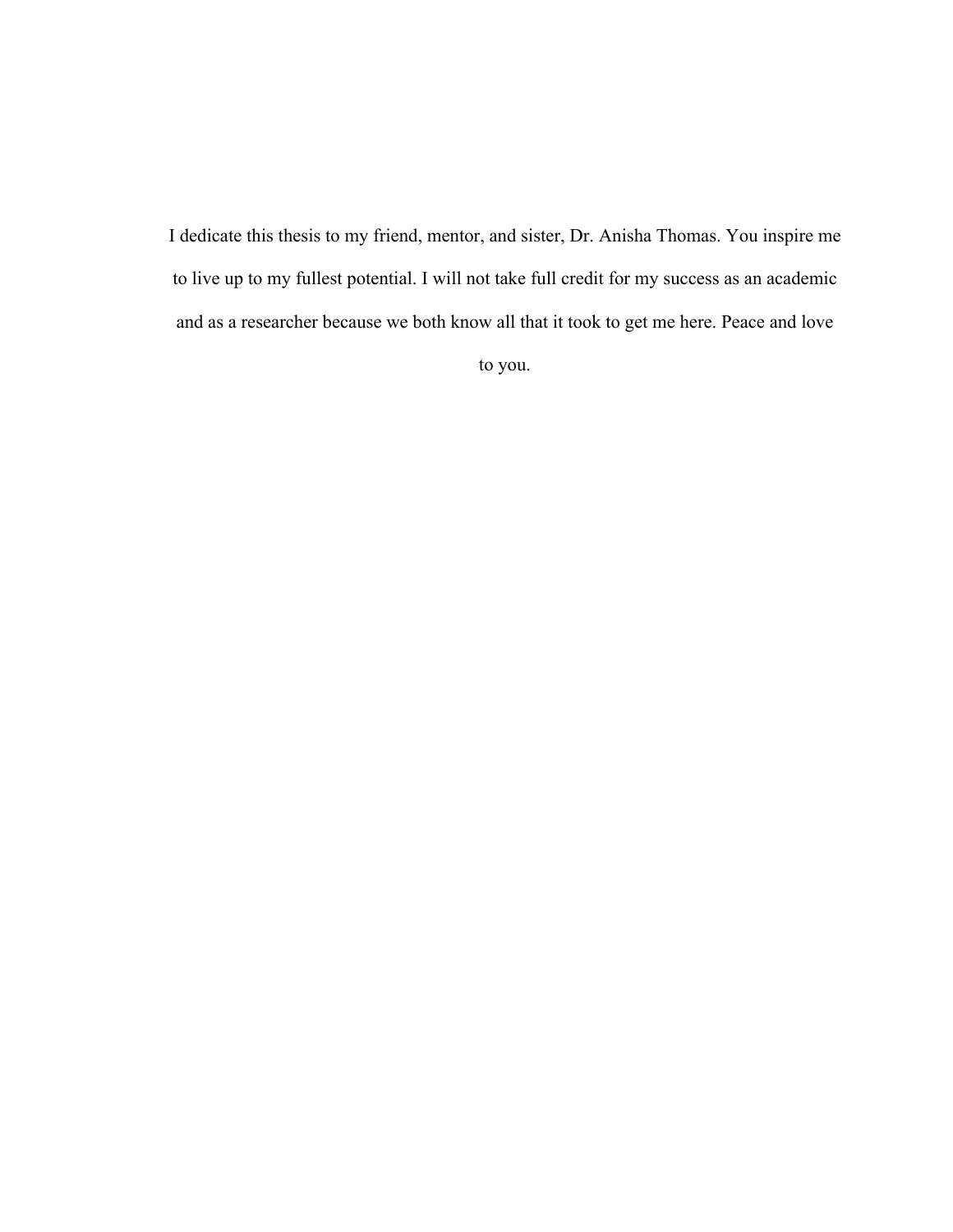#### ACKNOWLEDGEMENTS

I would like to thank my thesis chair Dr. Katrina Burch for supporting me as I conceptualized this research project and supervising my thesis while giving me full autonomy to explore my interest in organizational dissent. I would also like to thank Dr. Betsy Shoenfelt for assisting with the creation of the scenarios for this study as well as her support and professional advice throughout my time in the I/O program. Additionally, I would like to thank Dr. Reagan Brown who assisted me with conceptualizing and walking through the data analysis.

Finally, I would like to thank Dr. Griffith-Ellis and Shanda Spencer, the coordinators of the Distinguished Minority Fellows program. This program provided not only provided financial support but also social support through mentorship and community with truly distinguished Black and Brown students.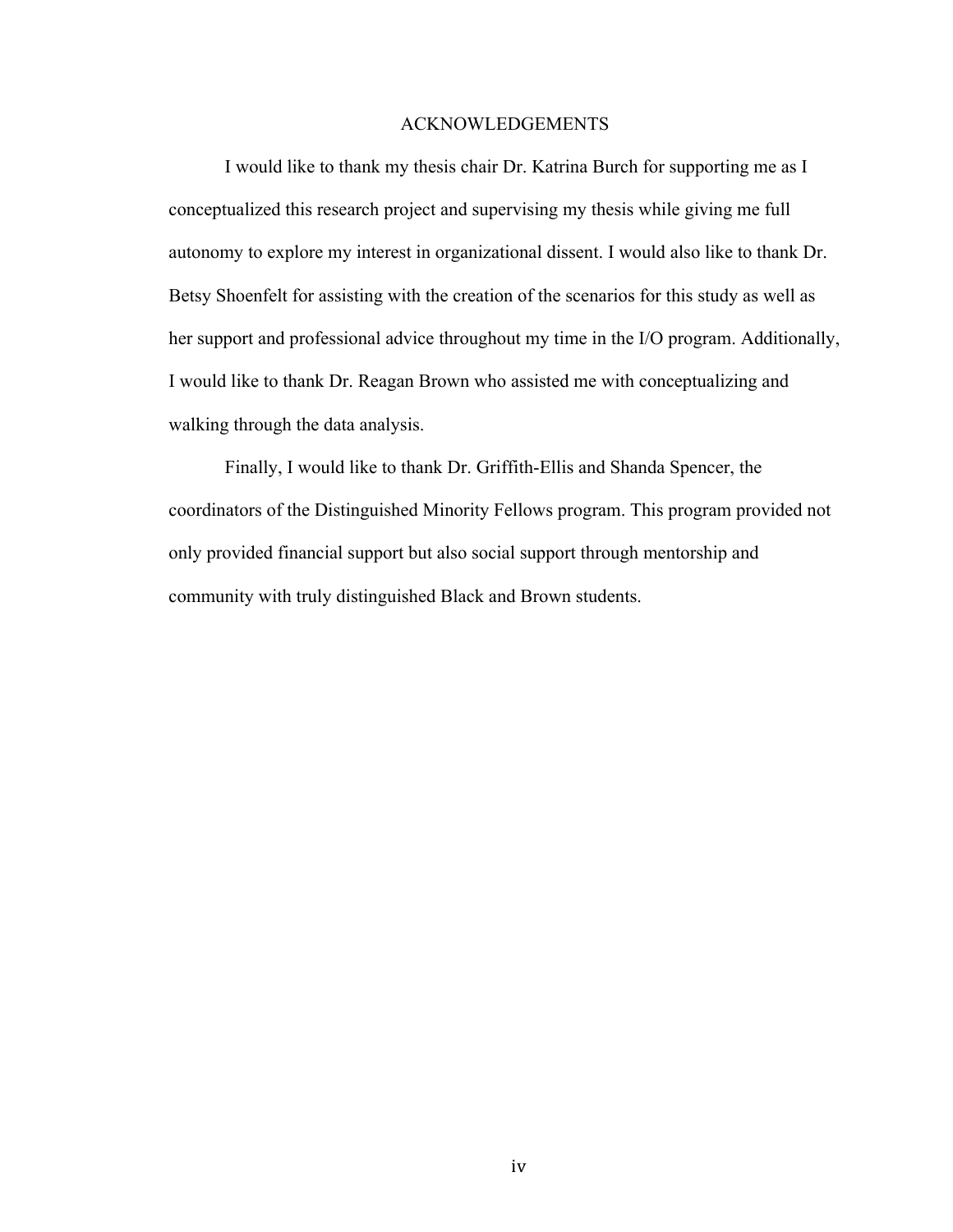# TABLE OF CONTENTS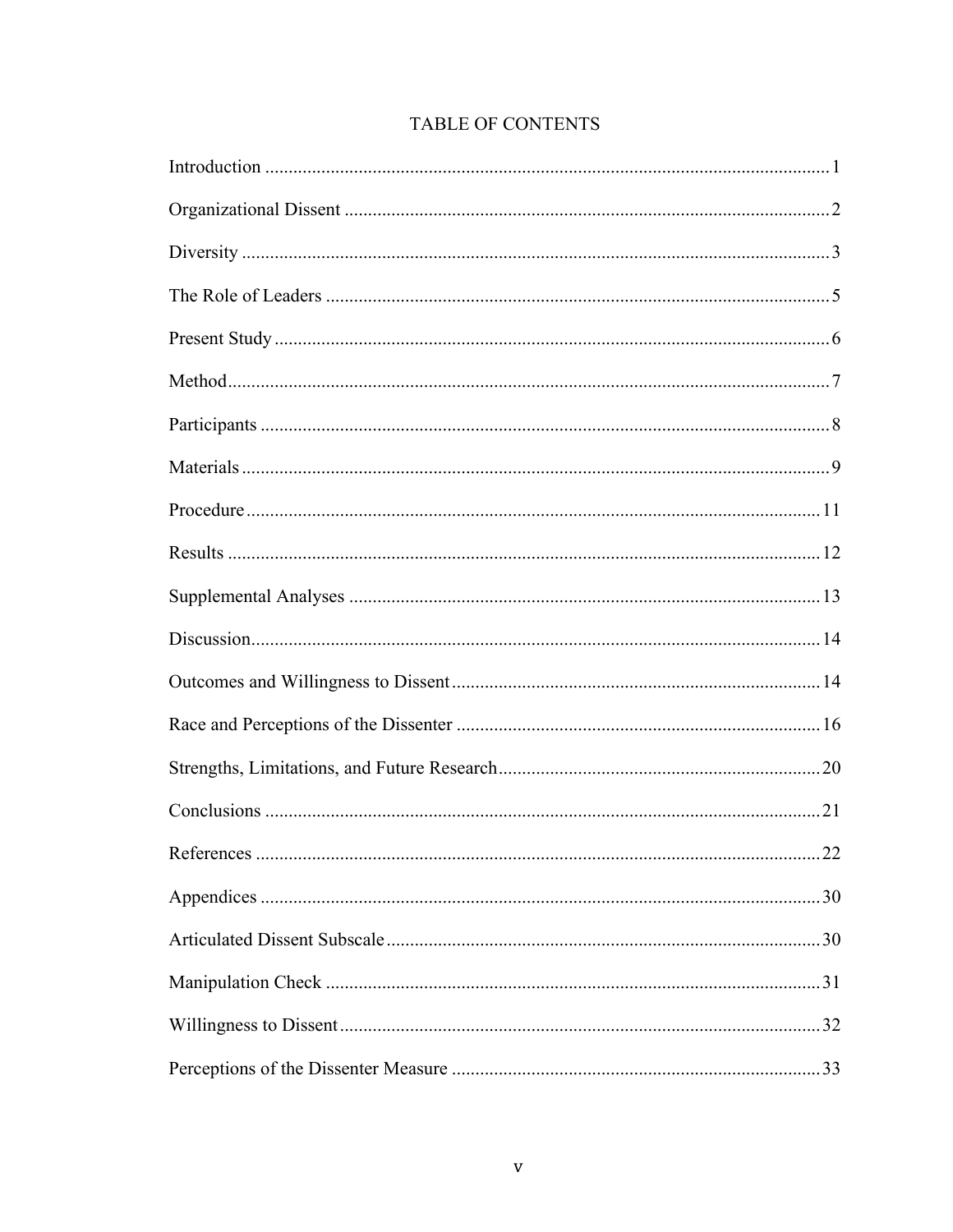# LIST OF TABLES

| Table 1. Descriptive Statistics: Means, Standard Deviations, and Correlations 26 |  |
|----------------------------------------------------------------------------------|--|
| Table 2. Means and Standard Deviations of Perceptions of the Dissenter by Race13 |  |
| Table 3. Interaction between Outcome and Race on Perceptions of the Dissenter27  |  |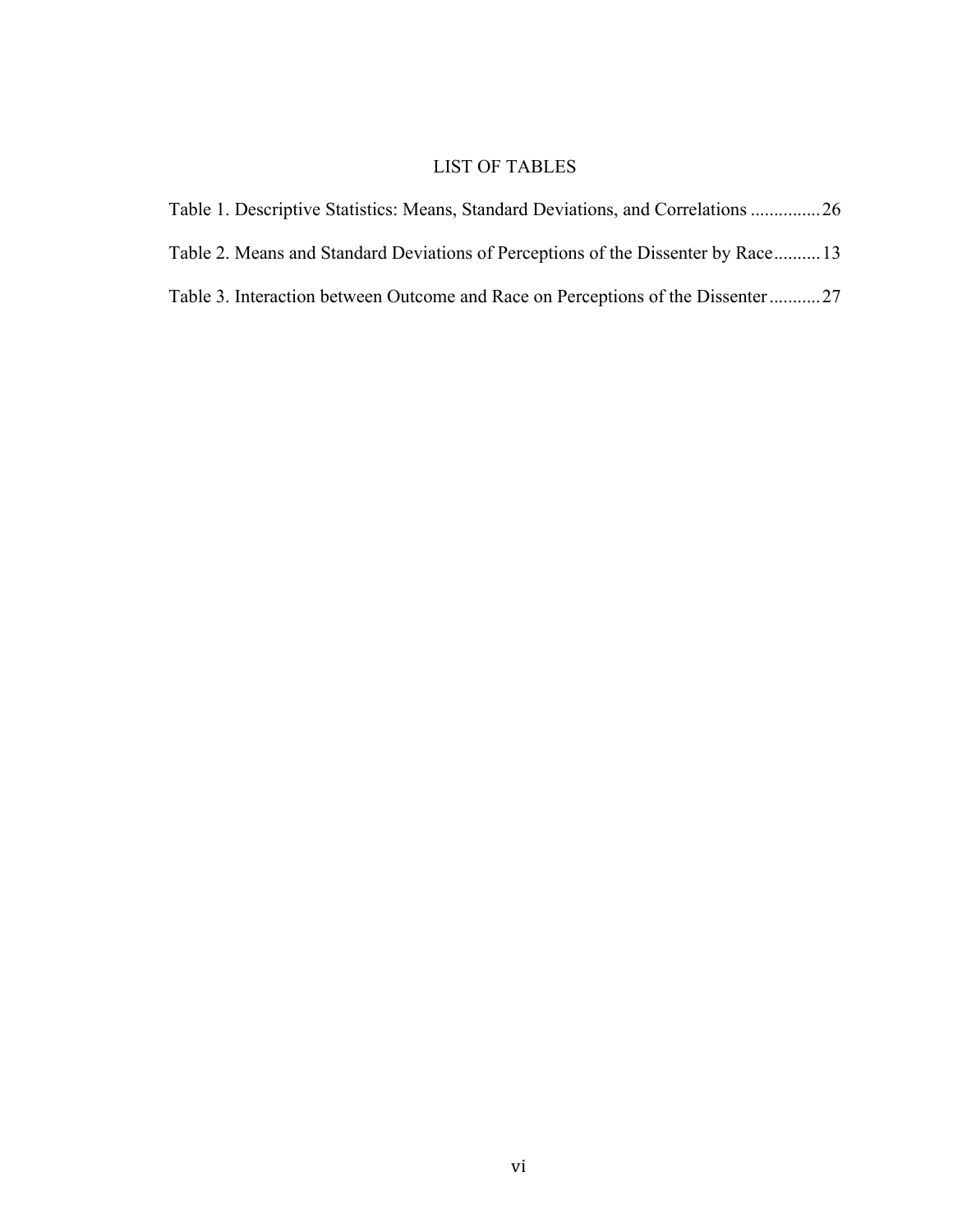# LIST OF FIGURES

| Figure 1. Interaction between Race and Dissent Outcome on Perceptions of |  |
|--------------------------------------------------------------------------|--|
| Figure 2. Interaction between Race and Dissent Outcome on Perceptions of |  |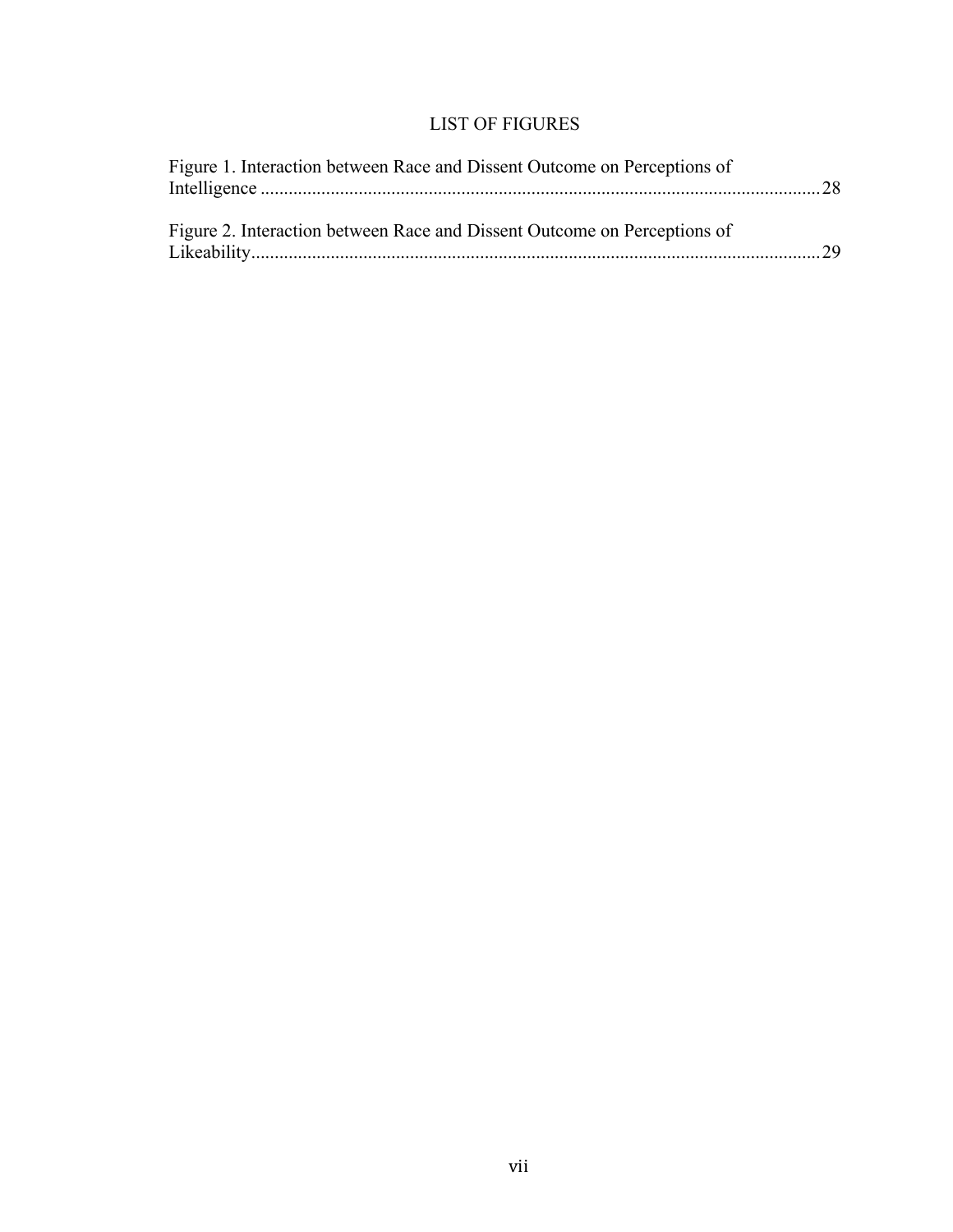### ORGANIZATIONAL DISSENT: THE IMPLICATIONS OF RACE AND DISSENT OUTCOMES

| Siera N. Bramschreiber                                                     | August 2020 | 33 pages                    |
|----------------------------------------------------------------------------|-------------|-----------------------------|
| Directed by: Katrina A. Burch, Elizabeth L. Shoenfelt, and Reagan D. Brown |             |                             |
| Department of Psychological Science                                        |             | Western Kentucky University |

Dissent, the public expression of a minority perspective, is valuable to organizations due to its connections with improving decision-making processes within teams. The current study sought to integrate what is known about diversity in thought and diversity in people and how this influences the dissent process. Specifically, I examined if positive perceptions of dissenters (i.e., worthy of respect or courageous) differ based on the race of the dissenter. Second, I examined if stories of successful articulated dissent influence subsequent willingness to dissent. In developing a scenario to manipulate dissent outcomes ranging from negative outcomes (i.e., hostility) to positive outcomes (i.e., acceptance and influence), I studied the impact of varied responses dissent of one's one willingness to engage in dissent. The outcome of the dissent scenario did not influence one's willingness to dissent. However, the race of the dissenter did influence perceptions of the dissenter. Specifically, the Black dissenter was viewed as more intelligent, deserving of respect, and likeable. This study has implications for how coworkers and leaders may respond differentially to a dissenter depending on their race.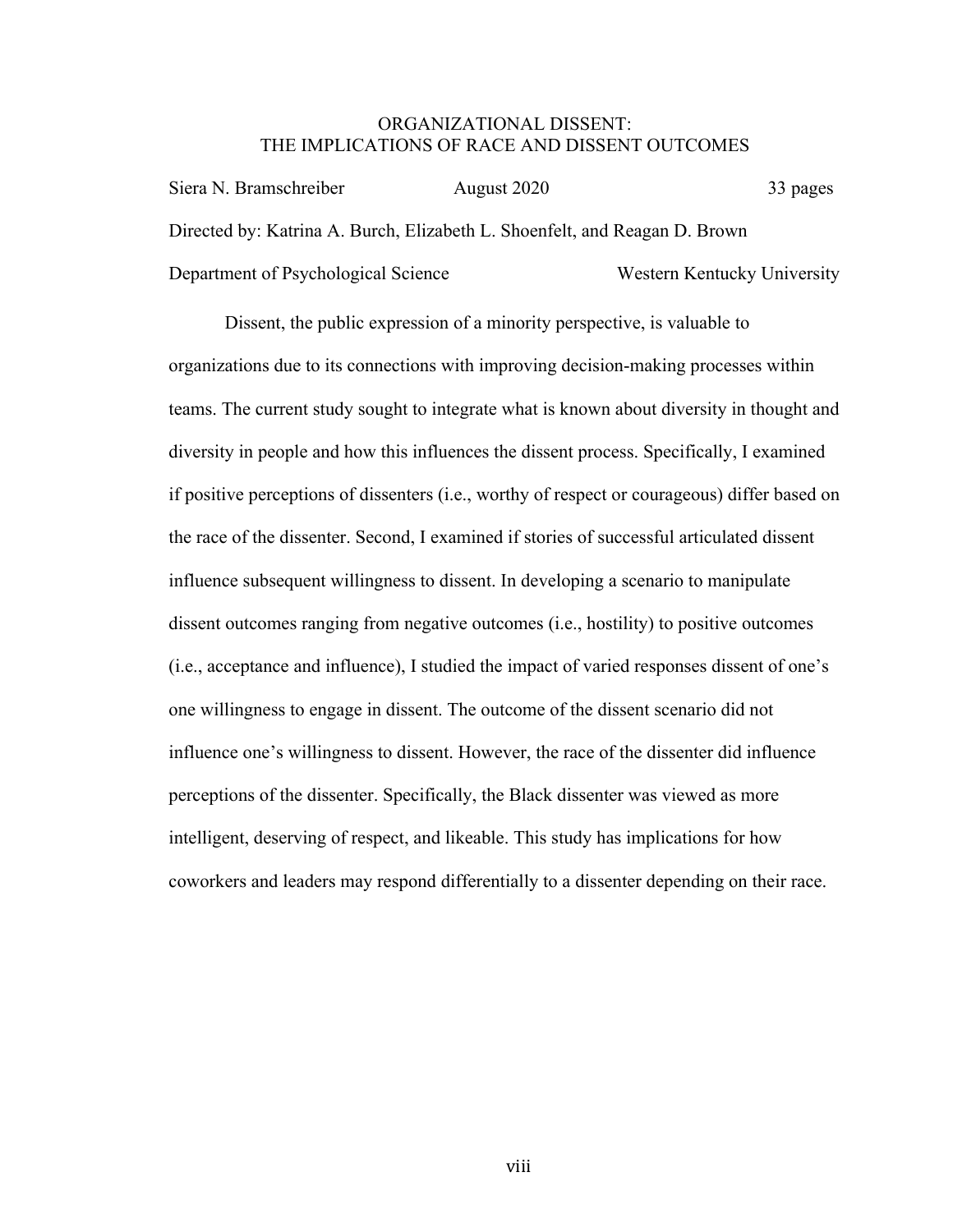#### **Introduction**

Instead of promoting unity in thought, organizations and teams benefit from the expression of opposing viewpoints, which in turn affects the success of achieving organizational goals. The value of dissent in organizations is demonstrated in terms of diversity in thought (Nemeth, Brown, & Rogers, 2001; Nemeth, Connell, Rogers, & Brown, 2001), innovation (Greitemeyer, Schulz-Hardt, & Frey, 2009), and psychological safety (Detert & Burris, 2007). Ultimately, disagreement or the dissenting views should not be seen as a barrier or obstacle that undermines the decision-making process, but rather one that strengthens and improves it. Organizations should anticipate criticism and feedback from its members. The organization's openness to this is a true test of its value of accountability, responsibility, and progress (Shaninpoor & Matt, 2007). How organizations respond to instances of organizational dissent can either reinforce dissenting behaviors or discourage them. I will explore the implications for dissent within organizations, highlighting the relationship to dissent and favorable outcomes for both the individual and the organization. Also of interest are the perceptions of the dissenter, as it relates to individual differences (i.e., race) and outcome of dissent.

When teams are working towards a common goal, one that could be met by various strategies and through diverse paths, there is great potential for differing opinions. Dissent, a public protest or expression of a differing perspective, arises for various reasons, some of which are more neutral in terms of implications and others that are socially risky and could involve evaluations of perceived fairness, integrity, and harm (Koerner, 2014). A difference in viewpoint and competing ideas or thoughts are not inherently negative; the act of dissent does not imply that conflict will arise. However,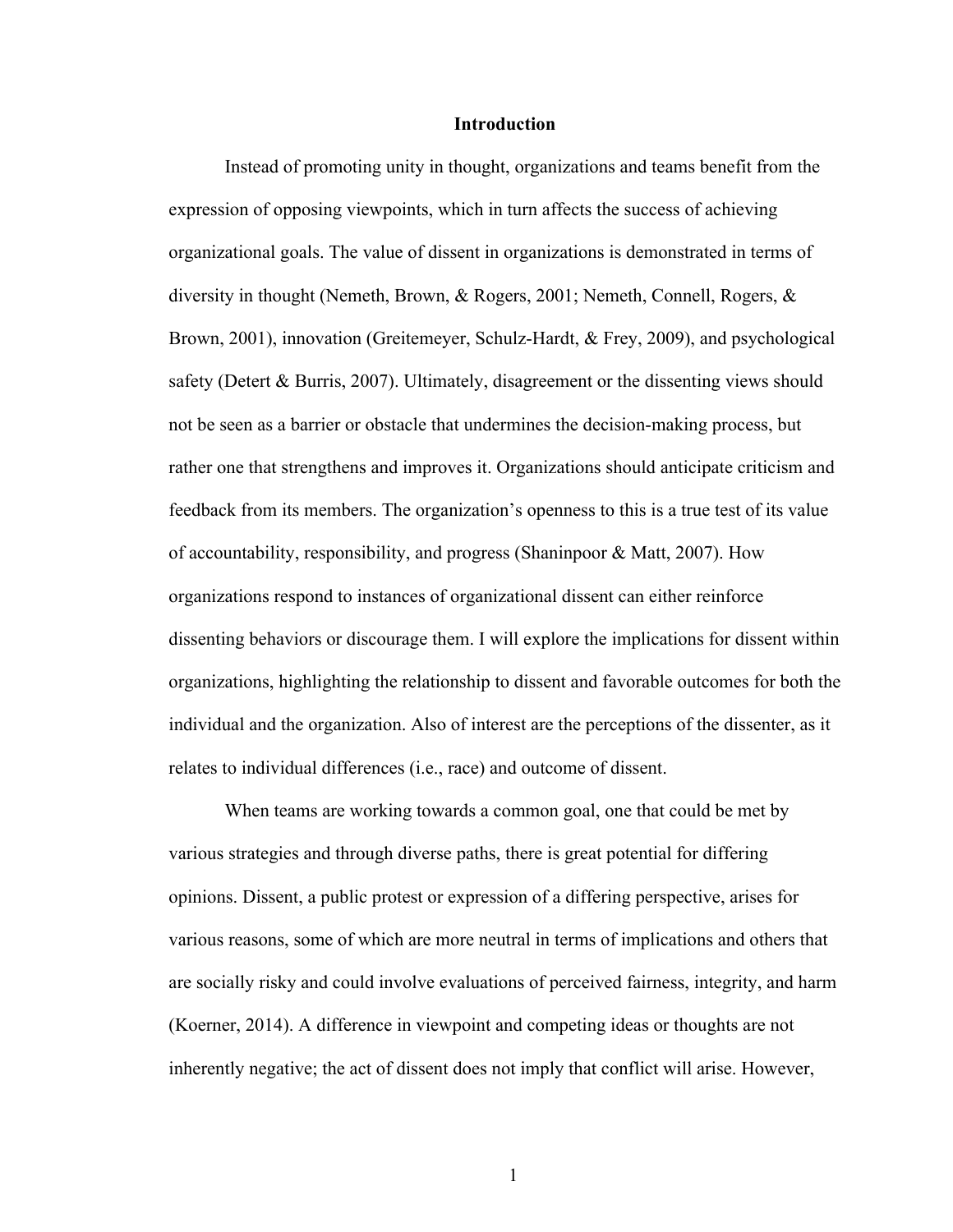there can be negative implications for those who dissent, especially in those circumstances that involve perspectives surrounding moral issues (Amos & Klimoski, 2014). If employees fear the social consequences more so than the risk of an inefficient idea or process, they may not be willing to speak up regarding errors in processes or oversights that could end up costing the organization in terms resources or reduced productivity.

#### **Organizational Dissent**

Dissent occurs when an individual publically opposes beliefs, attitudes, positions, or ideas of the majority group (McLeod, Baron, Marti, & Yoon, 1997). By nature, this goes against one's natural inclination to conform (Shaninpoor & Matt, 2007). When one engages in this behavior, one accepts all social implications for challenging group thought or approach in an effort, often to improve the organization or group strategy in some way. There are numerous benefits for encouraging employees to express dissent; these benefits exist not only for the individual but also for the organization and work teams. Dissenters are often the champions of their organizations, as they are highly motivated, competent, and committed, which are attitudes necessary for the success and health of an organization (Rothschild & Miethe, 1994). Positive individual outcomes associated with dissent include sense of integrity, pride and joy, relief, and confidence (Koerner, 2014). At the organizational level, a positive outcome associated with dissent is worker engagement, particularly when dissent is expressed to someone in a supervisory position (i.e., upward dissent; Kassing, Piemonte, Goman, & Mitchell, 2012).

Additionally, the presence of heterogeneous thought in work groups reduced the pursuit of losing courses of action (e.g., escalation of commitment), which resulted in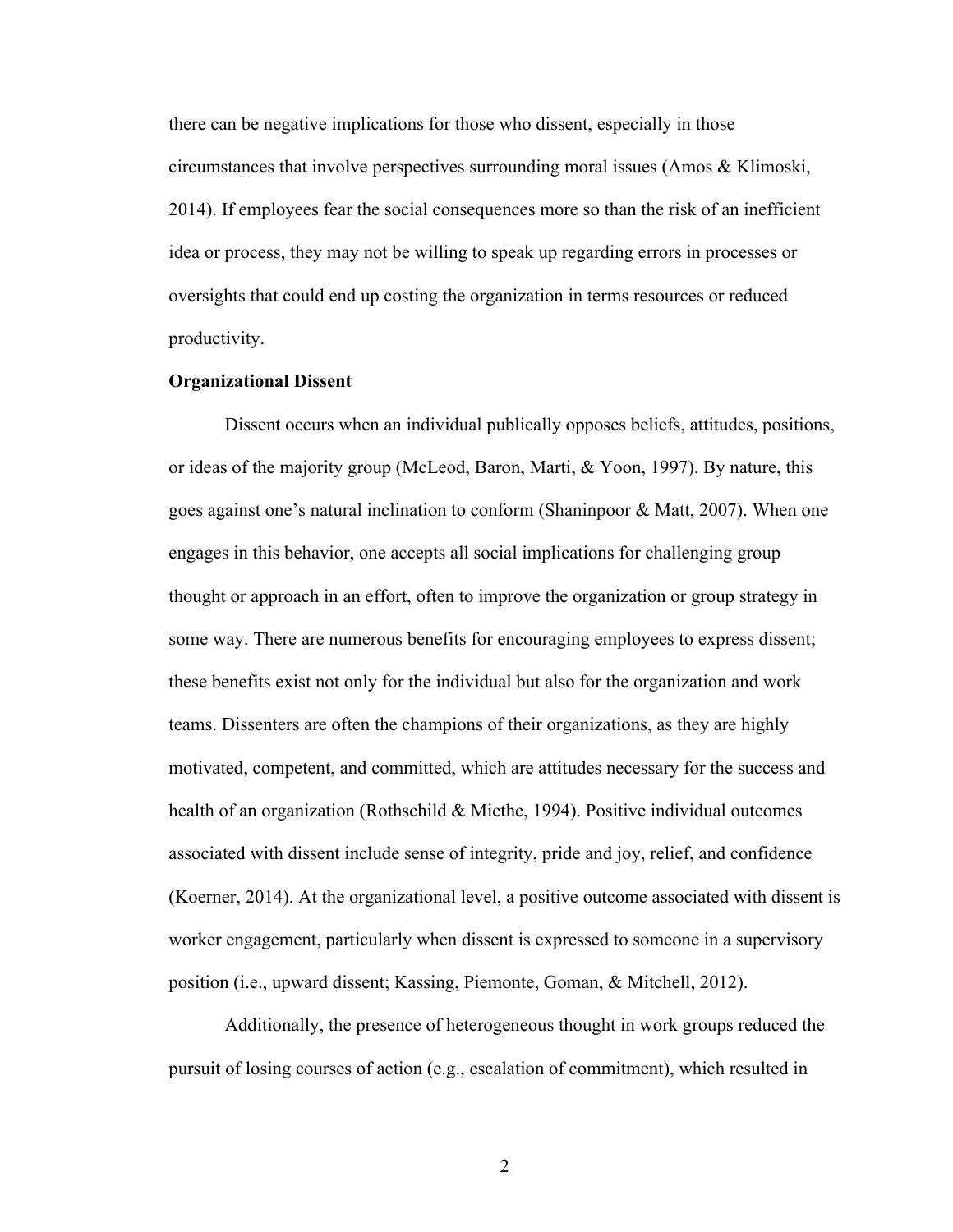wasting fewer resources. When groups are heterogeneous in thought, whether actual or contrived, this heterogeneity created space for them to own mistakes in the original plan and leds to a more successful solution (Greitemeyer et al., 2009). Also, it has been demonstrated that exposure to dissent can generalize to novel situations, promoting the exploration of novel solutions or alternatives (Nemeth, 1986). Conversely, if groups remain homogenous in thought, members generate lower levels of innovation in terms of quality and quantity (De Dreu & West, 2001; Nemeth et al., 2001a; Nemeth et al., 2001b). Even further, dissent provides an opportunity to reconsider a particular plan or course of action. Without dissent, group members may be more likely to ignore obvious flaws or inaccuracies (Nemeth & Chiles, 1988).

#### **Diversity**

A contributor to diversity in thought is the diversity of the people who make up the team. Differences in perspective, experiences, and culture inform the lens through which individuals view a problem or a task. By increasing diversity in perspective and experience, this introduces greater opportunities for the sharing of divergent perspectives and information which can result in potentially larger support for the basis of decisions (Ancona & Caldwell, 1992). That said, there is evidence to suggest that ethnic group membership that is non-White is negatively associated with one's willingness to engage in voice. Voice is defined as the act of speaking up in order to make better the organization or situation. While voice and dissent are two independent concepts, they are similar when speaking up involves offering a minority perspective (LePine & Van Dyne, 1998). Conversely, identifying as White or male is positively associated with one's willingness to engage in voice (LePine & Van Dyne, 1998). When groups are comprised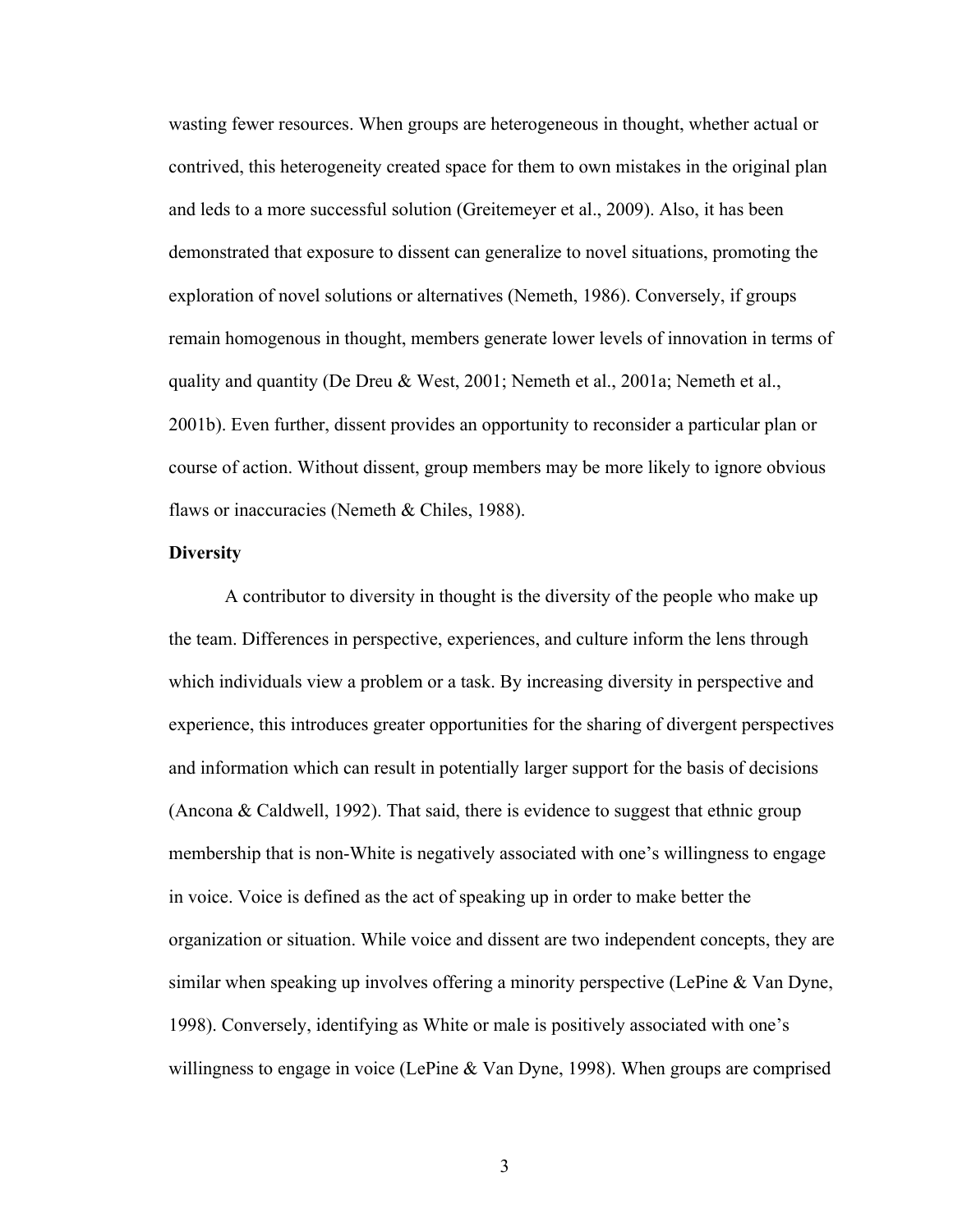of diverse perspectives and information, value can only be drawn from this if the information is introduced into the group for consideration (Knippenberg, De Dreu,  $\&$ Homan, 2004). Thus, to foster the positive benefits of decision-making and creative solutions, it is necessary to have both diverse teams and environments in which diverse perspectives are encouraged.

Diversity in organizations is complex, because although it contributes to the richness and quality of decision-making, there are cognitive shortcuts and preferences that draw people away from individuals who are different. Social categorization emphasizes that detectable differences in groups such as biological sex, age, and ethnicity influence how individuals relate to one another in a group (i.e., in-group versus outgroup). There is a human propensity to be drawn towards sameness and members of group, and this can translate to higher cohesion in groups (O'Reilly, Caldwell, & Barnett, 1989). This has implications for inclusion and also opportunities for the exchange of information among diverse team members. There is a lack of research that captures both value of diversity in decision-making and diversity as it relates to social categorization in groups; these streams of research are often conducted independently. To address both the benefits and challenges which accompany diverse teams, Knippenberg, De Dreu, and Homan (2004) created the categorization-elaboration model (CEM). The CEM incorporates mediator and moderator variables that factor in the influence of social categorization on evaluative reactions to the group and ultimately how this, coupled with task decision requirements, produce elaboration (i.e., the desired outcome of discussing and integrating information; Knippenberg et al., 2004). The differential relationship between diversity and components related to dissent (i.e., expression of perspective and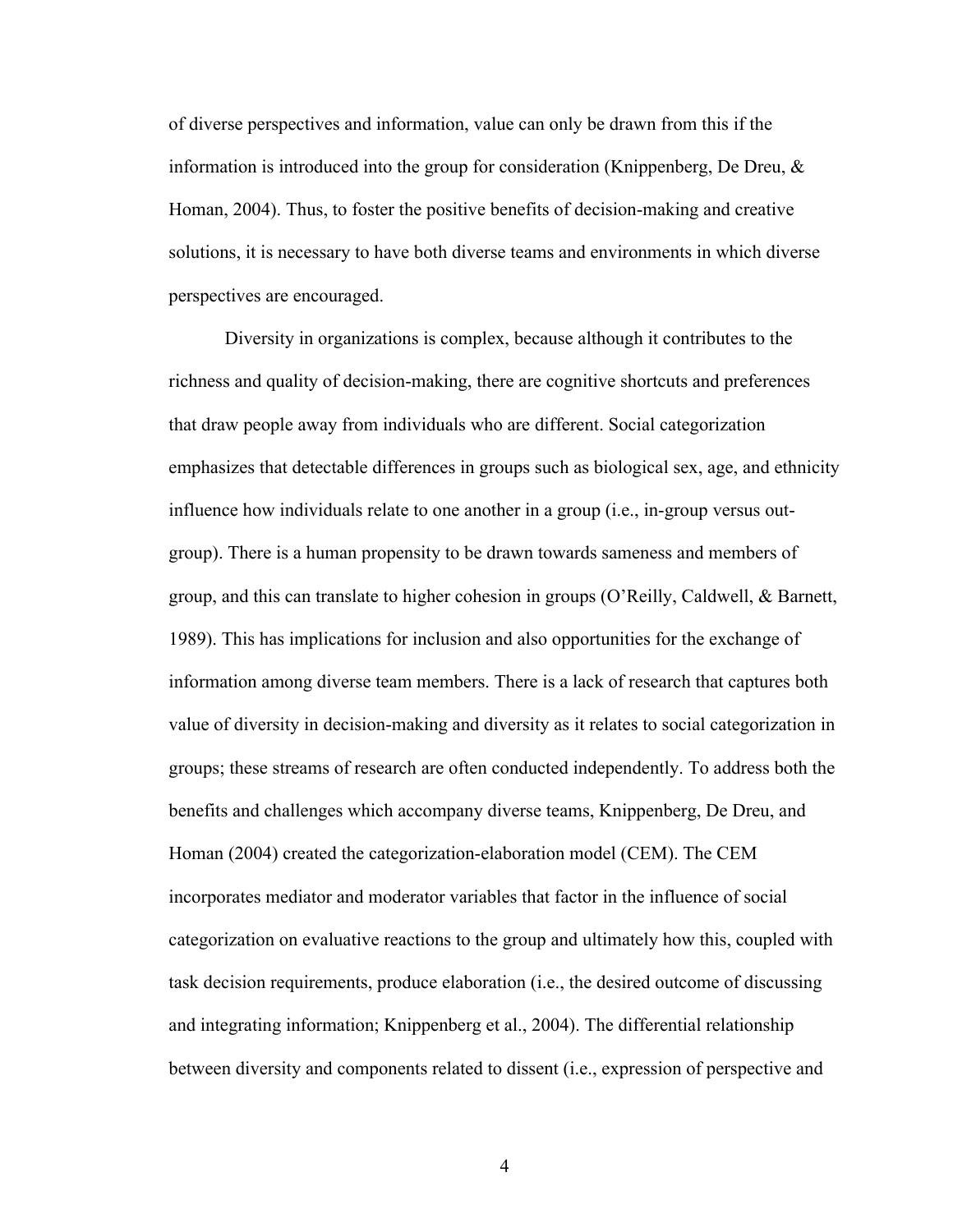social categorizations) have implications for how ethnic minorities may engage in sharing information and also how they might be perceived while doing so.

#### **The Role of Leaders**

When one reaches the point where they are offering divergent information to a group, how the organizational leader responds can influence the success of the dissent and its integration. Edmondson and Munchus (2007) classified dissent as successful only when the behavior or use of voice results in supervisor or peer reconsideration of or reversal of the outcomes. This highlights the criticality of having a group member, often a leader, who has power and resources to ensure the dissenting information is actively considered. Dissent that is directed to the supervisor or appropriate person(s) who can utilize the dissenting information to reconsider outcomes is called "upward" or "articulated" dissent (Kassing, 1998). Unsurprisingly, one's trust for their organizational leader is positively associated with engaging in articulated dissent (Payne, 2014).

The reality is that not all organizations or teams encourage dissent. The perceptions of organization openness to divergent thinking are based on individual interpretation of openness, as well as one's own social evaluations of the risks involved with dissenting. Moreover, there are a number of factors that would prevent someone from engaging in dissent. Individuals who choose to withhold their differing perspectives may do so for fear of being dismissed as wrong (Nemeth, 1986), fear of subsequent division within the group (Buttery & Richter, 2003; Janssen, van de Vliert, & West, 2004), or fear of retaliation or career derailment (Koerner, 2014) as well as job loss (Van Dyne, Ang, & Botero, 2003). Such risks are greater for individuals who lack authority in their organizations (Amos & Klimoski, 2014). Given the role that leaders and decision-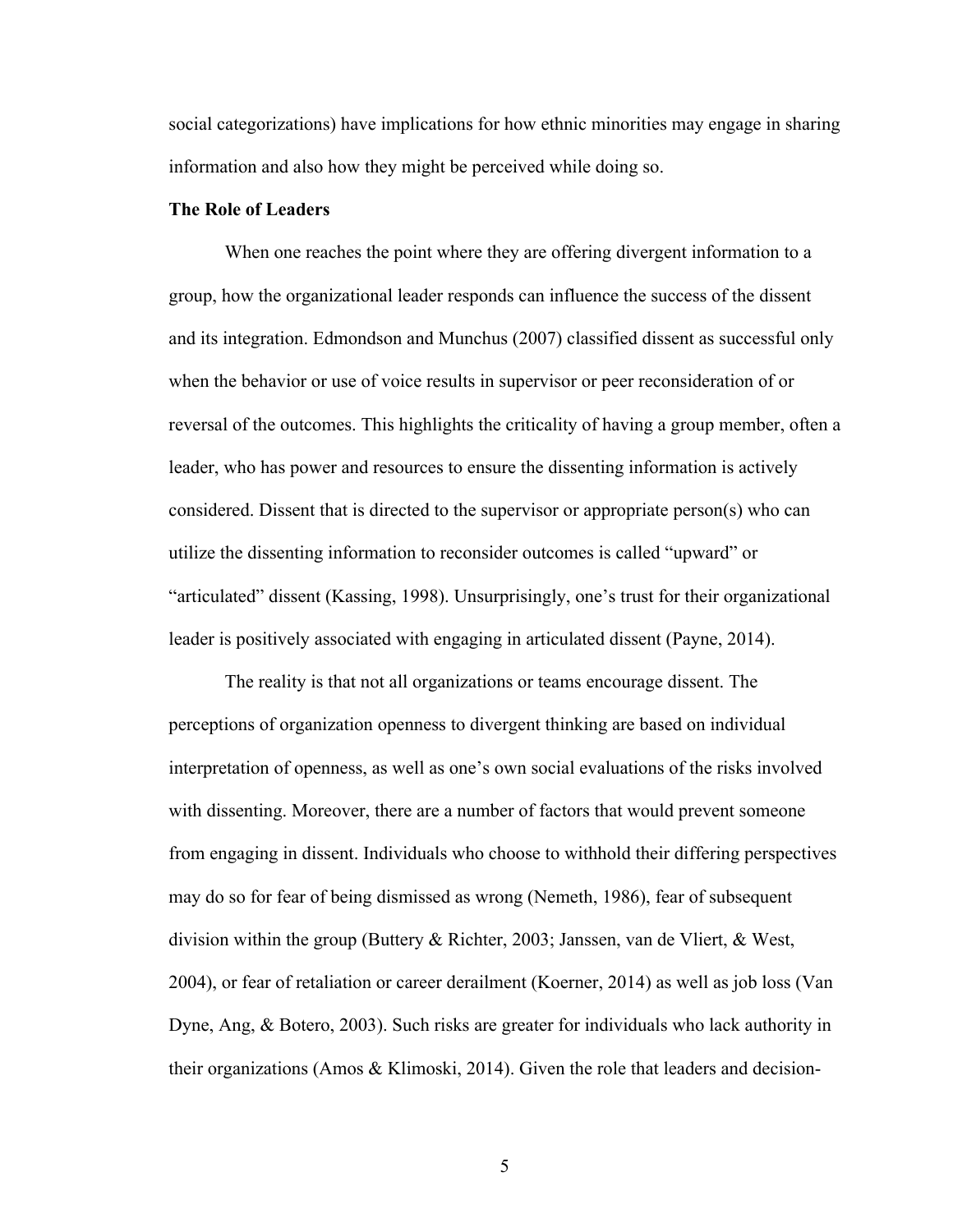makers have in incorporating dissenting information, leaders must put forth effort to encourage and accept dissent. Research suggests that establishing psychological safety (Detert & Burris, 2007), admitting when errors have occurred, and assuming (and communicating) that there are multiple "right" answers are a few ways to begin establishing a dissent culture (Edmondson & Munchus, 2007). Even further, researchers recommend telling stories of successful dissent to employees to create a safe space to and even promote dissent (Detert & Burris, 2007; Edmondson & Munchus, 2007). Although some negative perceptions surround those that dissent (e.g., "unintelligent"), individuals who engaged in dissent also have been viewed as having "courage" and being "worthy of respect" (Nemeth & Chiles, 1988).

#### **Present study**

The purpose of the proposed study is to further understand dissent so that organizations are encouraged to promote dissent in its decision making processes. Additionally, this study seeks to integrate what is known about diversity in thought and diversity in people and how this influences the dissent process. Specifically, do positive perceptions of dissenters as described in the literature (e.g., worthy of respect or courageous) extend to all dissenters no matter their race? Second, my proposed research seeks to examine if stories of successful articulated dissent influence subsequent willingness to dissent. In developing a scenario to manipulate dissent outcomes ranging from negative outcomes (e.g., hostility) to positive outcomes (e.g., acceptance and influence), I explored the impact of various dissent outcomes on individuals' willingness to dissent.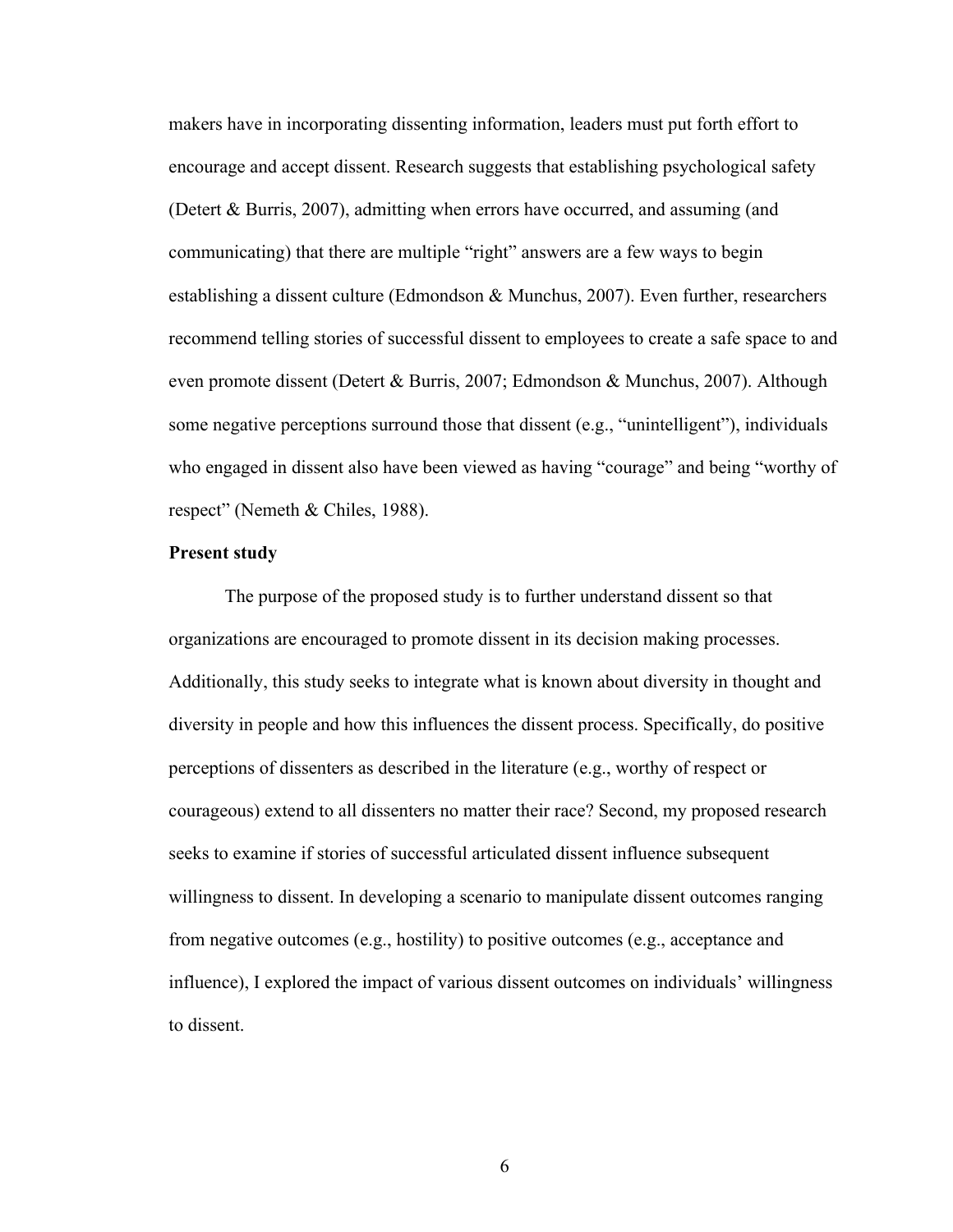The following hypotheses and research questions are addressed in the current study:

*Hypothesis 1: Willingness to dissent will differ based on dissent outcomes. Hypothesis 2: Perceptions of the dissenter as courageous will differ based on the race of the dissenter.* 

*Hypothesis 3: Perceptions of the dissenter as confident will differ based on the race of the dissenter.*

*Hypothesis 4: Perceptions of the dissenter as likeable will differ based on the race of the dissenter.*

*Hypothesis 5: Perceptions of the dissenter as individualistic will differ based on the race of the dissenter.* 

*Hypothesis 6: Perceptions of the dissenter as intelligent will differ based on the race of the dissenter.*

*Hypothesis 7: Perceptions of the dissenter as likable will differ based on the race of the dissenter.*

*Research Question 1: Is there an interaction between race and outcome of dissent on perceptions of the dissenter?* 

*Research Question 2: Is there an interaction between race and outcome of dissent on willingness to dissent?* 

#### **Method**

This study used a 2 (Race: Black and White) X 5 (Dissent Outcome: negativenegative, negative-neutral, positive-neutral, positive-positive, and no outcome) betweensubjects experimental design to assess the impact of race and dissent outcome on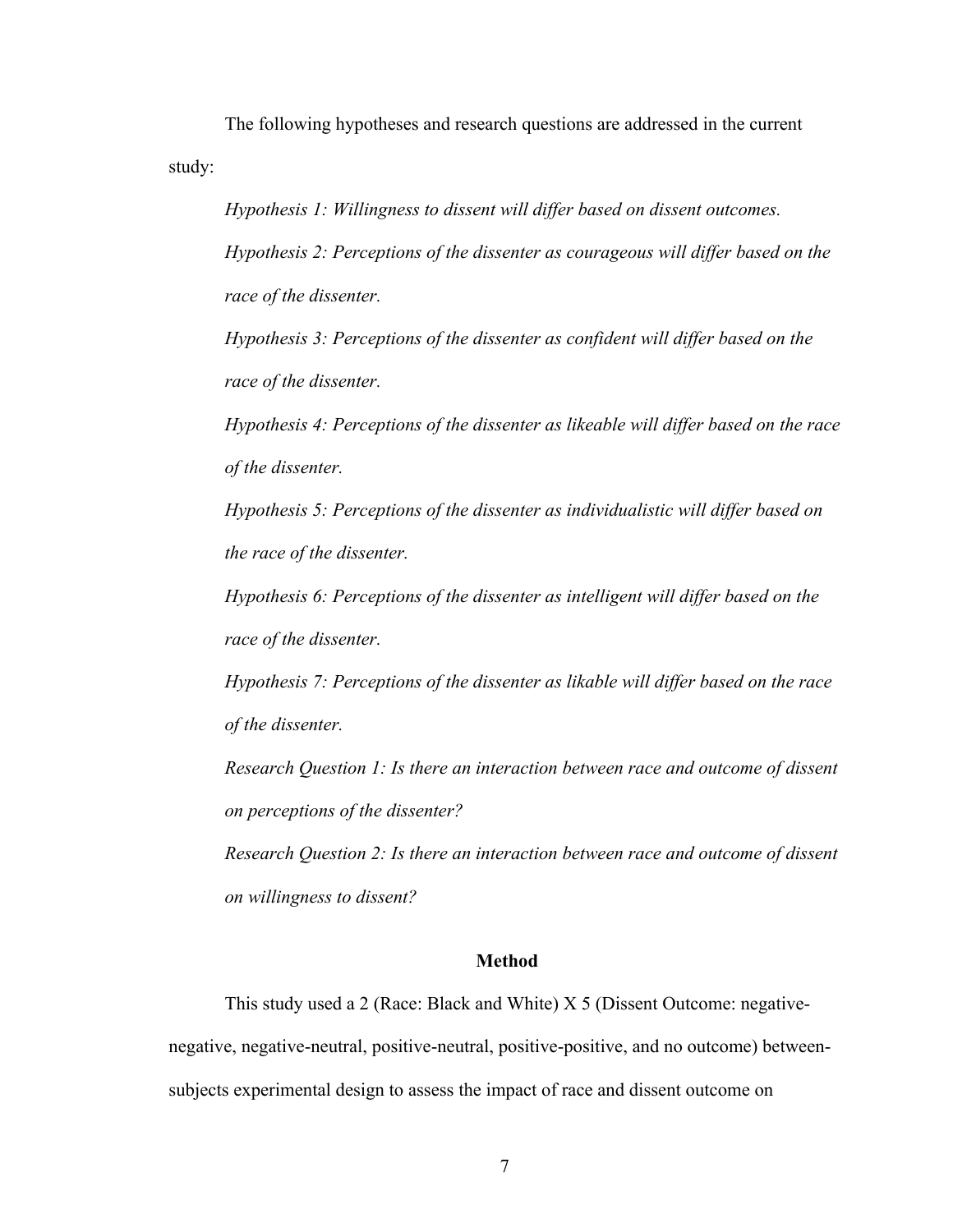perceptions of the dissenter and one's willingness to dissent. The independent variables were operationalized in fifteen different scenarios, communicating the various combinations of race identity of the dissenter and possible outcomes (described further below). The dependent variables were perceptions of the dissenter (characterized by six descriptors) and willingness to dissent.

#### **Participants**

Participants were recruited through Amazon's Mechanical Turk (MTurk). Participants first completed a prescreening survey to ensure that they met the inclusion criteria: a minimum of 18 years of age, currently employed full-time, and working outside of the home more days than not (the latter criterion was waived due to stay a home orders related to the COVID-19 pandemic). Out of the 771 participants who completed the prescreening survey, 414 met eligibility criteria and were enrolled in the study. Of those 414, 354 responded (85.5% response rate). Data were excluded for 73 participants for either incomplete data or failure to pass the manipulation check, with a sample size of 281 participants. For the purposes of this study, data were not examined for the condition when race was undisclosed. The final sample size was 184.

Participants in this study identified as White (79.3%) and primarily male (64.1%). Other participants identified as Black (4.9%), Asian (11.4%), and Hispanic (3.8%). Seventy-seven percent had obtained either a four-year degree (53.8%) or a graduate degree (23.4%). The average age of the sample was 35.5 years (*SD* = 9.92). Participants worked primarily in profession roles (29.3%), management or business (20.7%), and office/administrative support (19%) with an average job tenure of 5.9 years (*SD* = 5.02).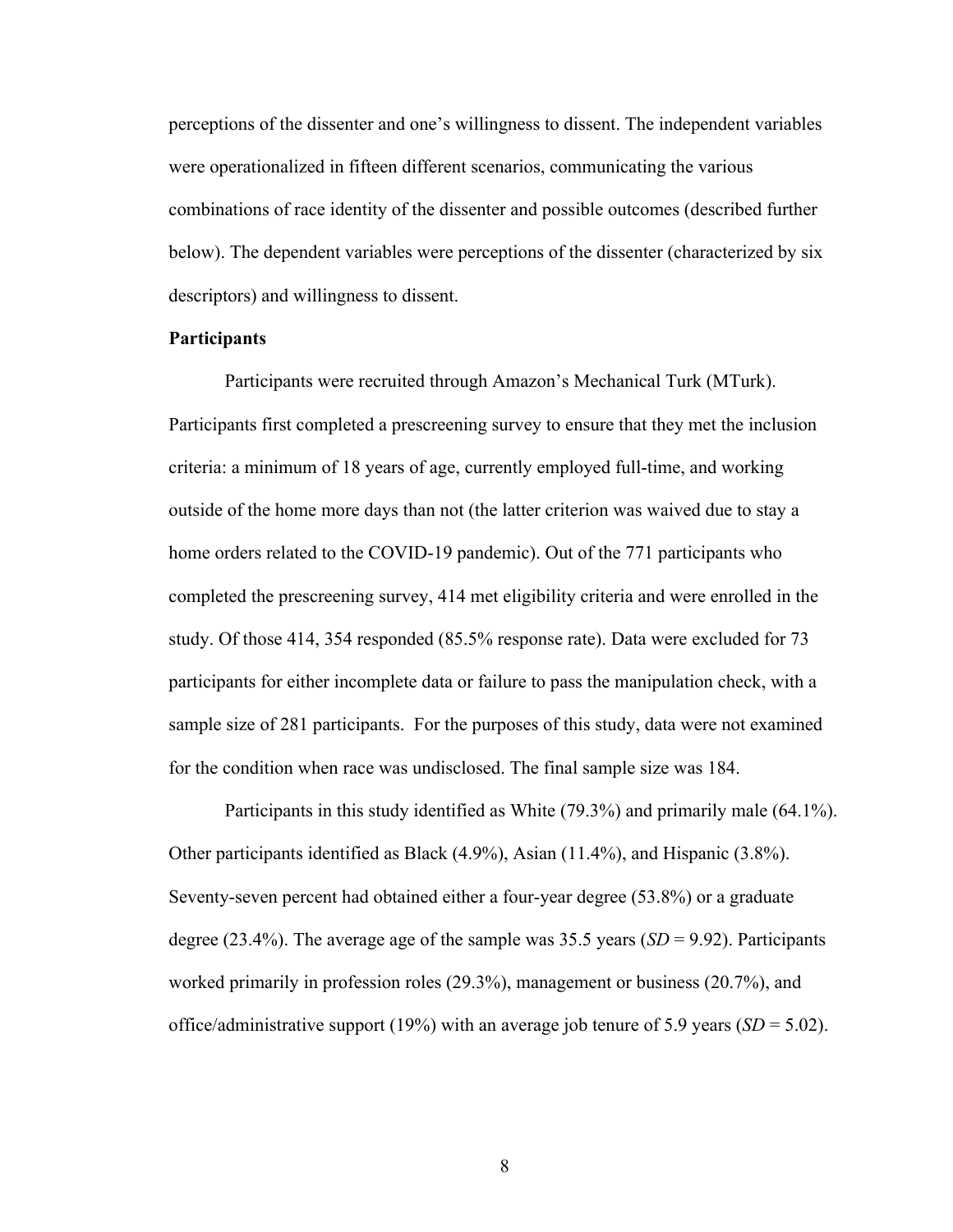Participants were randomly assigned to one of 10 scenarios that differed on the two independent variables: race of the dissenter and the outcome of the dissent scenario. In the scenario, 101 participants were presented with a dissenter who was Black and 83 with a dissenter who was White. For the outcome variable, 40 were in the negativenegative condition, 41 in the negative-neutral condition, 41 in the positive-neutral condition, 35 in the positive-positive condition, and 28 in a condition where the outcome to dissent was not disclosed.

#### **Materials**

**Prescreening Survey.** Prior to completing the experimental measures, participants completed a brief demographics questionnaire. Information on participant age, race, ethnicity, sex, job industry, tenure, and level within the organization was gathered. Only participants who meet the inclusion criteria as described above were permitted to move forward with the study.

**Articulated Dissent Subscale.** The articulated dissent subscale of the Organizational Dissent Scale (ODS; Kassings, 1998) was used to evaluate the participant's current dissenting behaviors in the workplace. The articulated dissent subscale consists of nine items that assess willingness to express disagreement with supervisors and/or managers. An example is, "I tell management when I believe employees are being treated unfairly." Responses were assessed using 5-point, Likerttype scale ranging from *strongly disagree* to *strongly agree* (see Appendix A). The ODS was presented at the outset of the study, followed by filler tasks to avoid any priming or influence of participant dissenting behaviors on the manipulation of the scenarios.

**Scenario.** Below is the core narrative for the scenario used in the current study: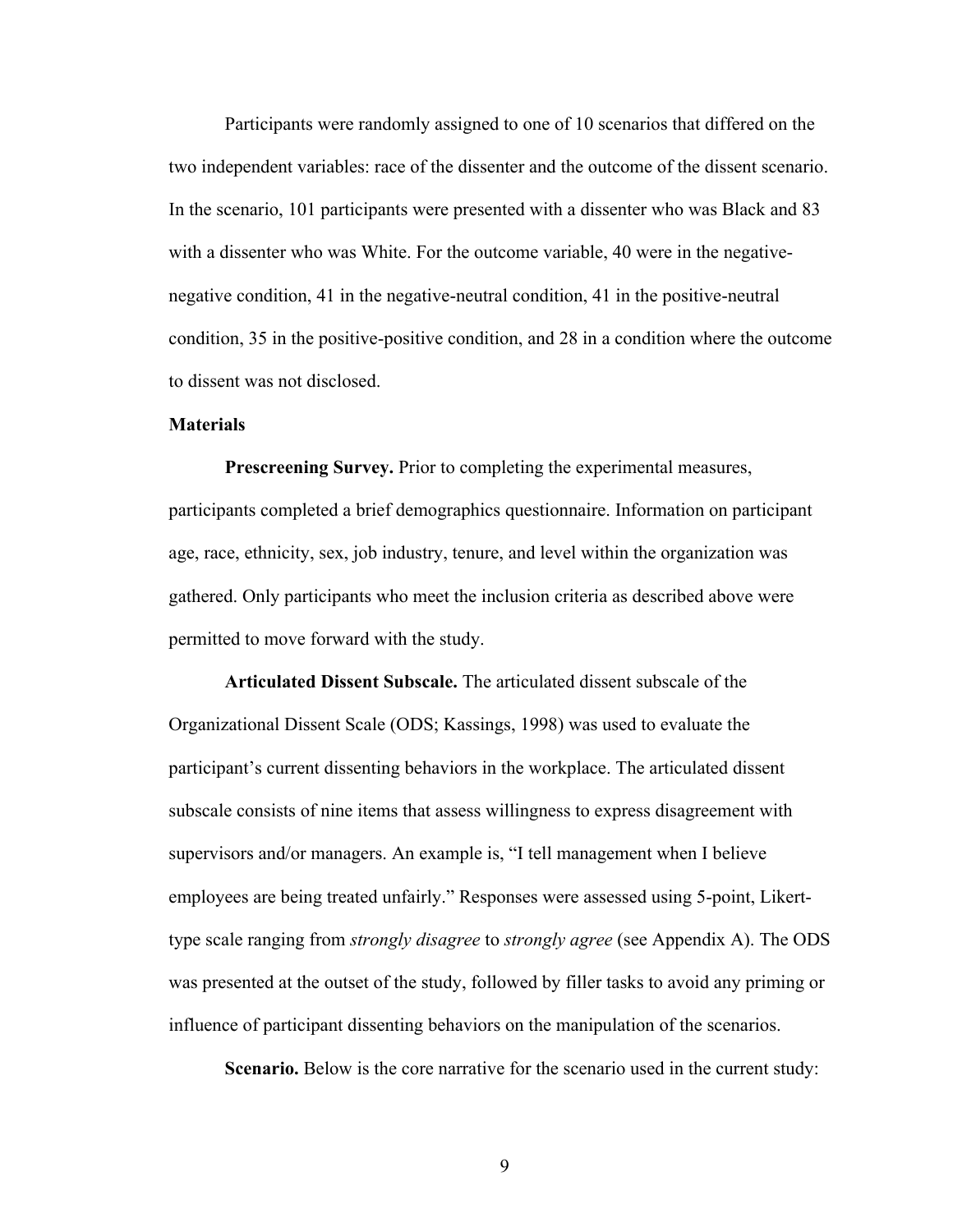"Alex is a [race] employee at a consulting firm. Alex is in a team meeting where they are voting on a decision related to a new team project. Most team members have shared opinions that differ from Alex's perspective. The team is about to vote when Alex decides to offer information that is contrary to the other opinions. Alex states the opposing information to the team."

In the no outcome scenario, the scenario was presented as described above. In the negative-negative scenario, the narrative concluded with the following statement: "The team ignores Alex's recommendation and several team members exhibit hostility toward Alex." In the negative-neutral scenario, the narrative concluded with the following statement: "The team ignores Alex's recommendation and votes against it." In the positive-neutral scenario, the narrative concluded with the following statement: "The team explains the rationale behind why they cannot incorporate Alex's information and vote against Alex's recommendation." In the positive-positive scenario, the narrative concluded with the following statement: "The incorporates Alex's information and votes in favor of Alex's recommendation." The scenario was followed by a manipulation check to determine if participants paid attention to key information. Specifically, the manipulation check confirmed if the participant could correctly identify the race of the dissenter in the scenario and the outcome of the dissent.

**Willingness to Dissent.** After reading the scenario and successfully completing the manipulation check (see Appendix B), participants answered a question rating the likelihood that they would have dissented in the assigned scenario condition (see Appendix C).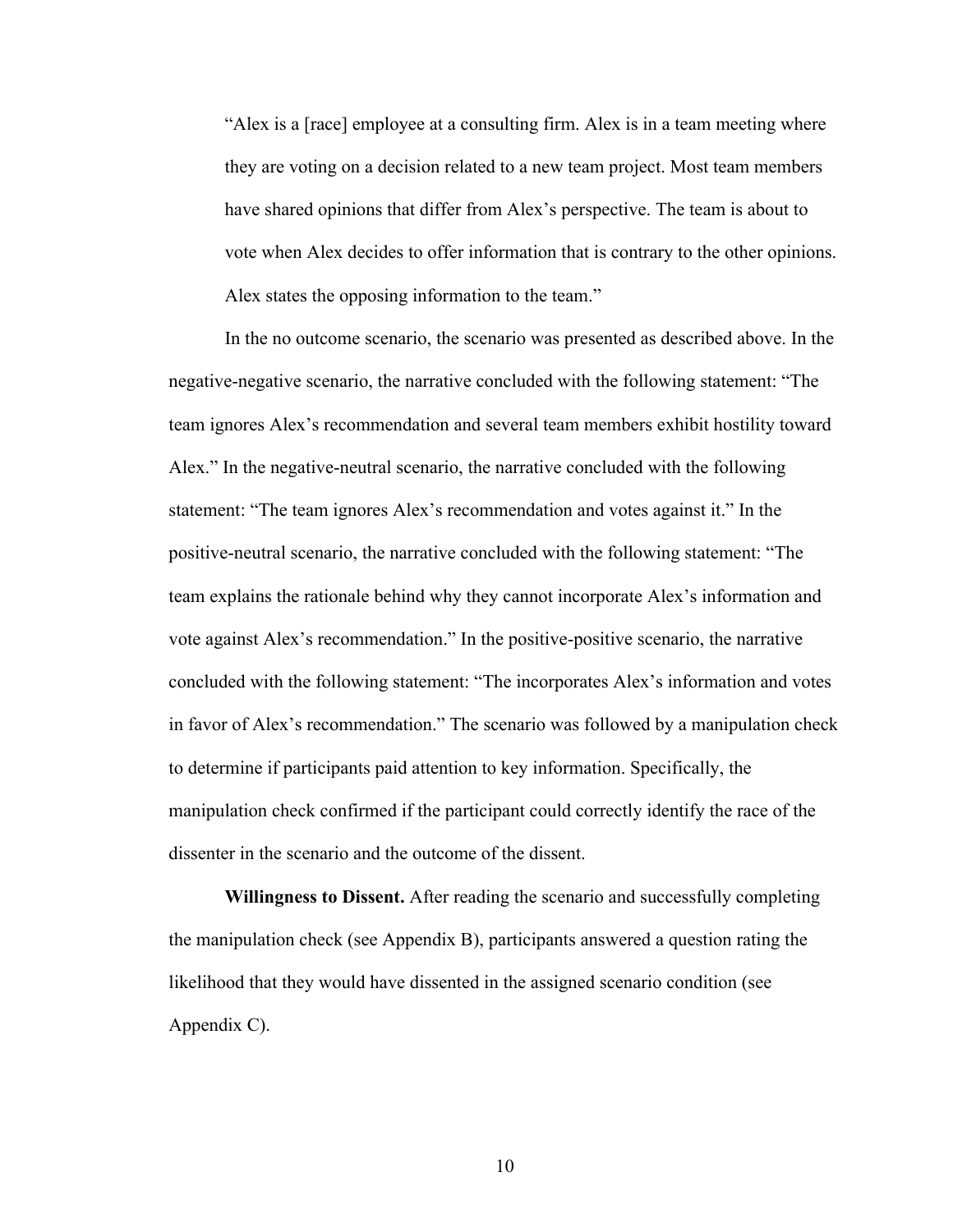**Perceptions of the Dissenter.** Chiles and Nemeth (1998) developed a scale to evaluate perceptions of dissenters based on descriptors identified in previous research (Nemeth, Wachtler & Endicott, 1977; Nemeth & Wachtler, 1974; Wolf, 1979). In their study, the descriptors were used to measure perceptions of consistent dissenters relative to inconsistent dissenters and those holding majority perspectives. Descriptors included in the present study are "courageous", "confident," "likeable," "individualistic," "intelligent," and "deserving of respect". All but two (i.e., consistency and color vision) were used in the present study; these two were not used because they lack relevance for the purposes of the current study. Participants rated the degree to which the term or phrase described the dissenter in the scenario. Responses were on a 4-point scale ranging from *not at all* to *a great extent*. (See Appendix D).

#### **Procedure**

Participants who passed the prescreening were presented with the informed consent document at the outset of the study, which informed them of the voluntary nature of their participation and the low risk associated with the participating. Participants completed the individual difference measure and the measure of articulated dissent. To prevent any priming effects on responses related to the scenario, a filler task followed the articulated dissent measure. This task was associated with additional research questions affiliated with other projects for members on the research team. Following the filler task, one of fifteen scenarios was randomly assigned to the participant. The scenario was followed by a manipulation check to verify that participants can identify the race and outcome of the dissenter. Both questions must be answered correctly for inclusion in the study. After the manipulation check, participants completed the willingness to dissent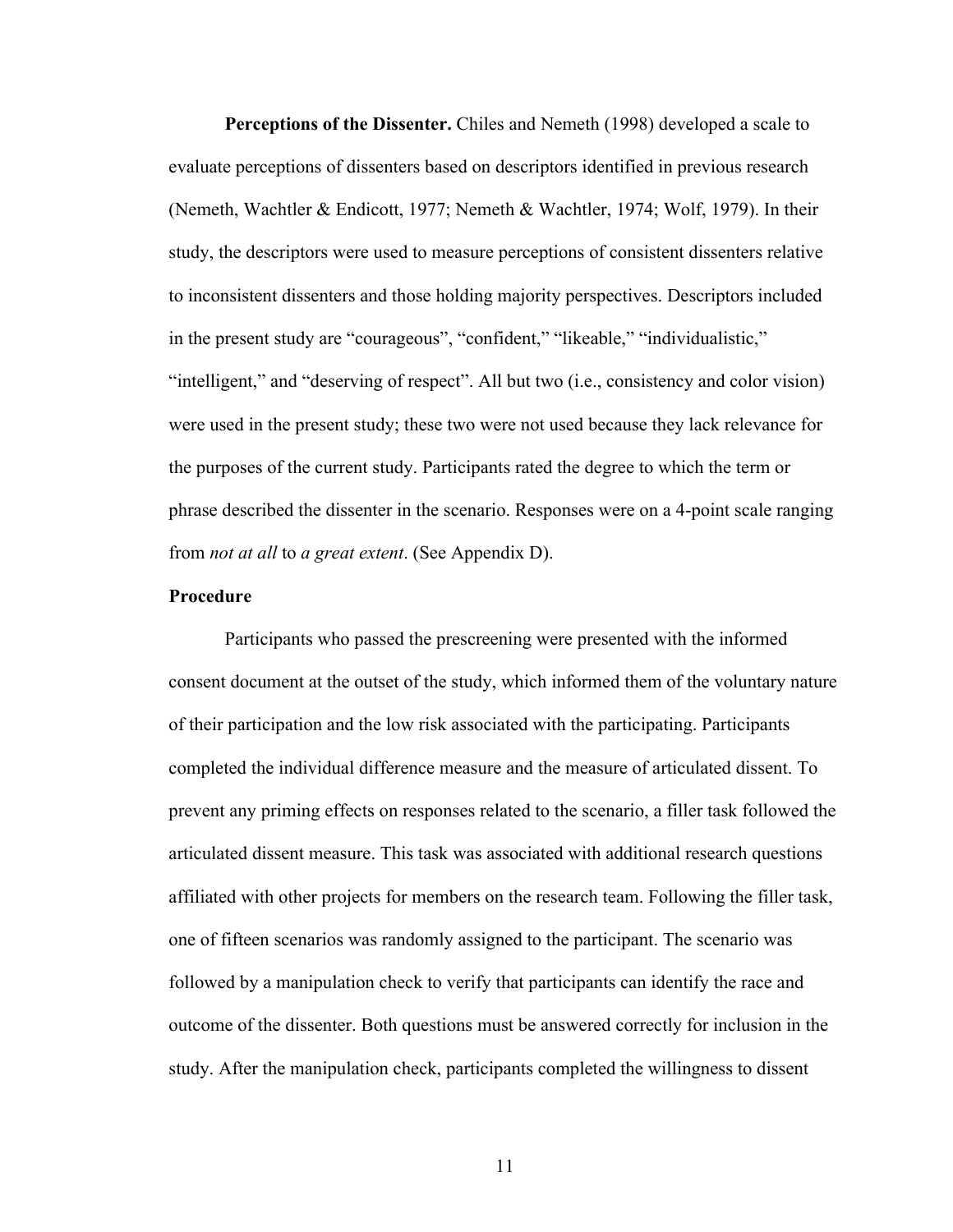item followed by the perceptions of dissenter questionnaire. All participants who completed the study received \$5.00 compensation through MTurk.

#### **Results**

The study employed a 2 X 5 between-subjects factorial design. It was anticipated that there would be a main effect for race on perceptions of the dissenters and that there would be a main effect for dissent outcomes one's willingness to dissent. Descriptive statistics (means, standard deviations, and correlations) are included in Table 1.

Almost all participants agreed that Alex made the right decision in dissenting in the workplace scenario ( $n = 176, 95.7\%$ ). Fifty-seven percent ( $n = 106$ ) reported that they would be likely or very likely to dissent if they were in the workplace scenario presented in the study. On average, willingness to dissent was mild with a mean of 3.42 (*SD* = 1.03), falling between two scale points—*somewhat unlikely, somewhat likely* and *likely.*  A two-way analysis of variance (ANOVA) was used to evaluate if willingness to dissent differed based on the outcome that was presented in the scenario and Research Question 1. Willingness to dissent did not differ based on the outcome presented in the scenario,  $F(4, 180) = .433$ ,  $p = .79$ . Additionally, there was not an interaction between race and outcome of dissent on one's willingness to dissent,  $F(4, 174) = .815$ ,  $p = .52$ .

Two-way ANOVA was also used to evaluate the relationship between perceptions of the dissenter (Hypothesis 2 through 7) and the race of the dissenter, as well as *Research Question 2.* Again, it was hypothesized that perceptions of a given trait (confidence, courageousness, etc.) would differ based on the race of the dissenter in the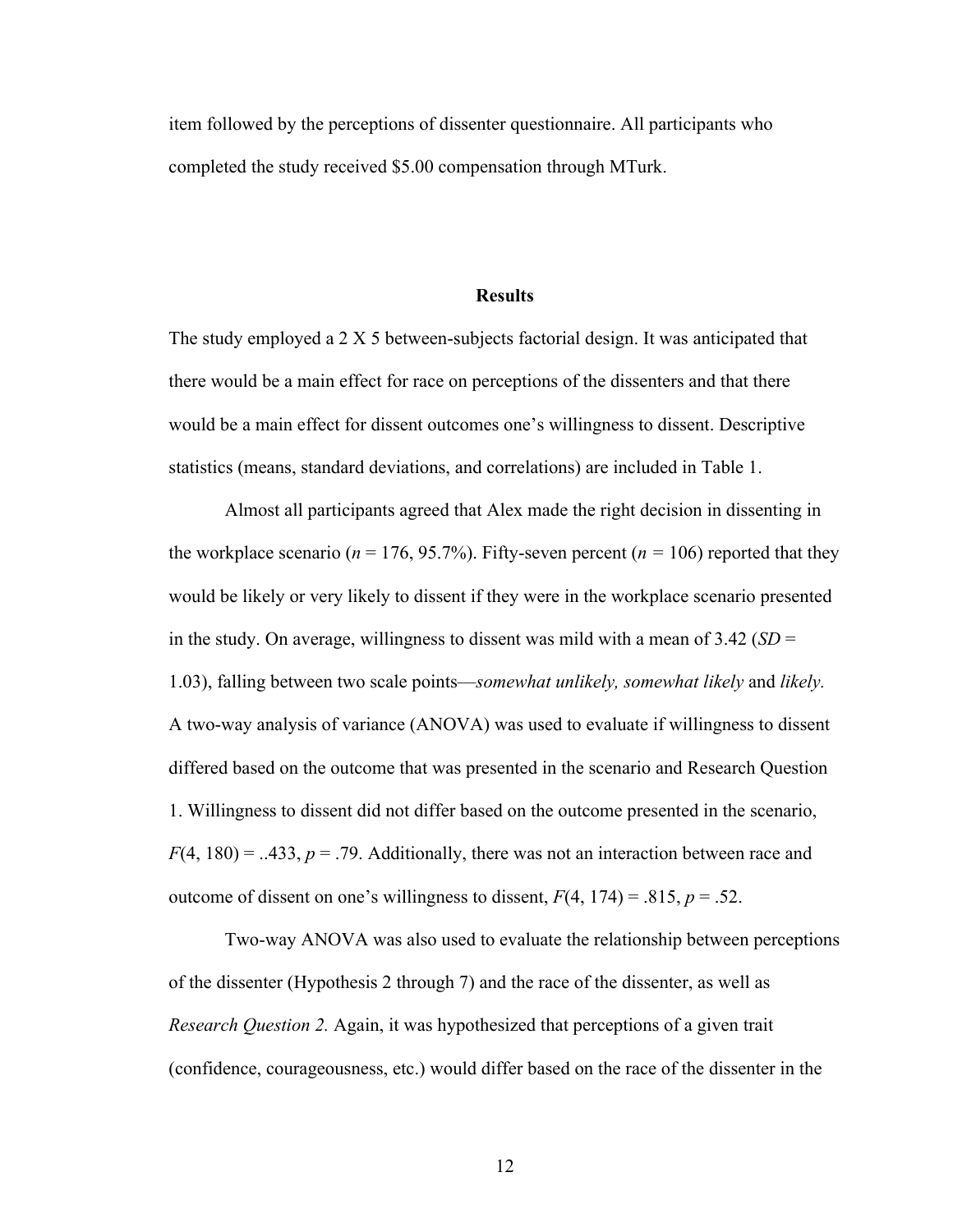scenario. The race of the dissenter did not influence perceptions of courageousness, *F*(1, 182) = 1.554, *p* = .21, confidence, *F*(1, 182) = .421, *p* = .52, and individualism, *F*(1, 182)  $=$  .116,  $p = .73$ . Race of the dissenter did influence perceptions of intelligence,  $F(1, 182)$  $= 5.843, p = .02, \eta^2 = .032$ , worthiness of respect,  $F(1, 182) = 5.683, p = .02, \eta^2 = .032$ , and likability,  $F(1, 182) = 3.983$ ,  $p = .048$ ,  $\eta^2 = .022$ . The Black dissenter was viewed more favorably than the White dissenter on all three characteristics (see table below).

|                           | Mean    |           | Mean    |           |
|---------------------------|---------|-----------|---------|-----------|
| <b>Dependent Variable</b> | (Black) | <b>SD</b> | (White) | <b>SD</b> |
| Deserving of Respect      | 3.60    | .549      | 3.40    | .604      |
| Intelligent               | 3.46    | .609      | 3.23    | .611      |
| Likeable                  | 3.24    | .723      | 3.01    | .653      |

Table 2. Means and Standard Deviations of Perceptions of the Dissenter by Race ANOVA results for the test of interactions between each the race of the dissenter for each of the six dependent variables are presented in Table 3. The significant interaction between race and dissent outcomes on perceptions of intelligence is depicted in Figure 1. The significant interaction between race and dissent outcomes on perceptions of likability is depicted in Figure 2.

#### **Supplemental Analyses**

There was a strong positive relationship between articulated dissent, one's propensity to engage in dissent in the workplace, and willingness to dissent in the workplace scenario presented in the study ( $r = .620$ ,  $p < .01$ ). Interestingly, the dissenter in the scenario was perceived as male  $61.4\%$  ( $N = 113$ ) of the time, although the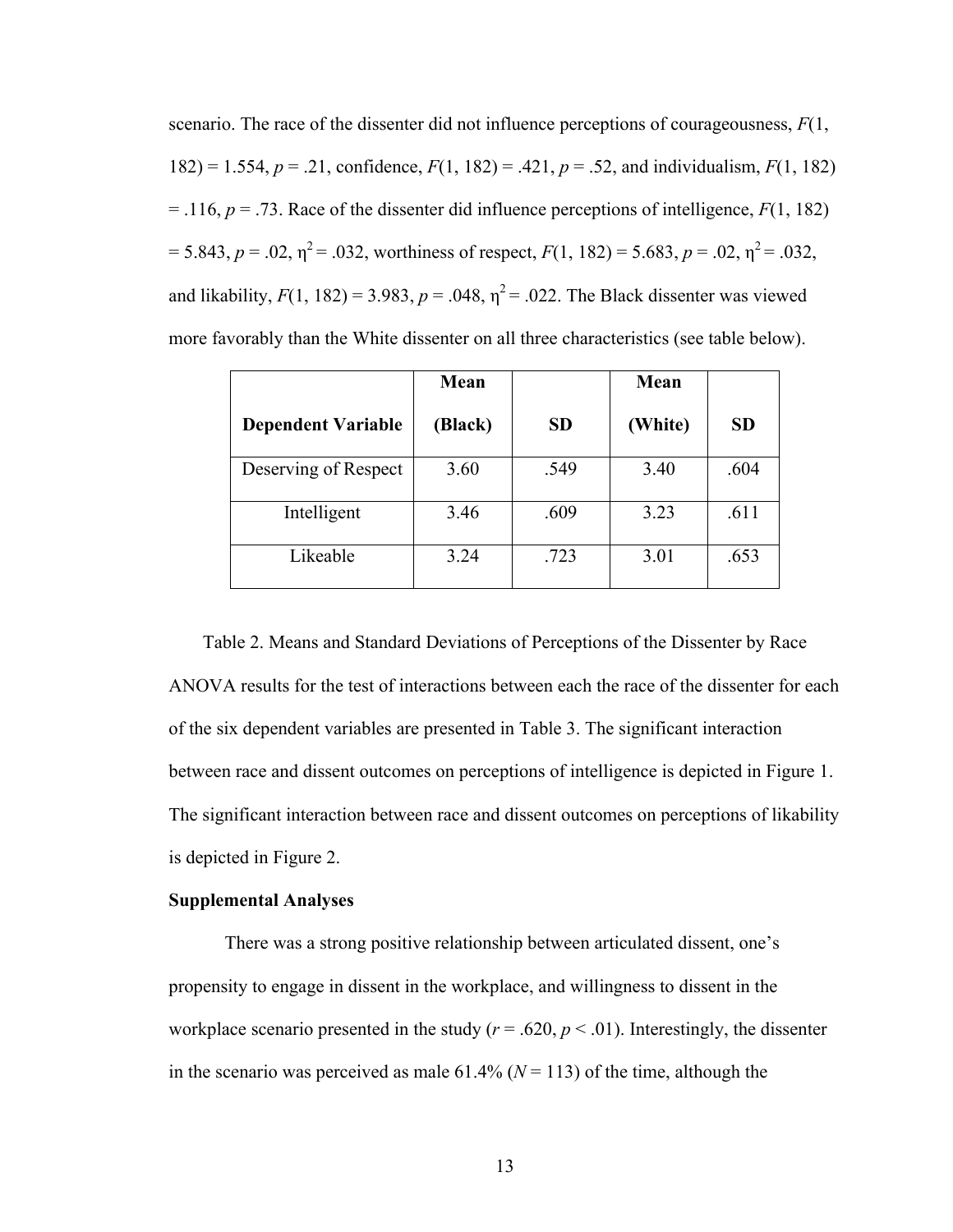dissenter's sex was not disclosed in the scenario. Male and female participants made this error at similar rates. Lastly, there were no significant differences between willingness to dissent based on participant's race  $(r = .026, p > .05)$  or sex  $(r = .026, p > .05)$ .

#### **Discussion**

The purpose of this study was to better understand the implications for organizational dissent as it relates to the consequence or outcome of engaging in dissent as well as the race of the dissenter. Specifically, it was anticipated that willingness to dissent would differ based on the outcome or response to engaging in dissent. Presumably, more positive outcomes to dissent in the scenario would increase one's willingness to dissent and vice versa for negative outcomes. Additionally, it was anticipated that perceptions of the dissenter would differ by the race of the dissenter in the scenario.

#### **Outcomes and Willingness to Dissent**

After reading a scenario involving a dissenter, participants were asked to rate their willingness to dissent in the given scenario. The differences across conditions no matter the outcome (positive or negative) were not significant, meaning the outcome variation did not impact willingness to dissent. There was a strong positive relationship between articulated dissent (measured by the ODS) and willingness to dissent. Articulated dissent was measured before exposure to the experimental conditions. The high correlation demonstrates that willingness to dissent in the given scenario was driven by factors outside of the experimental manipulations. Such factors include the scenario manipulations, education level, and a majority White and male sample.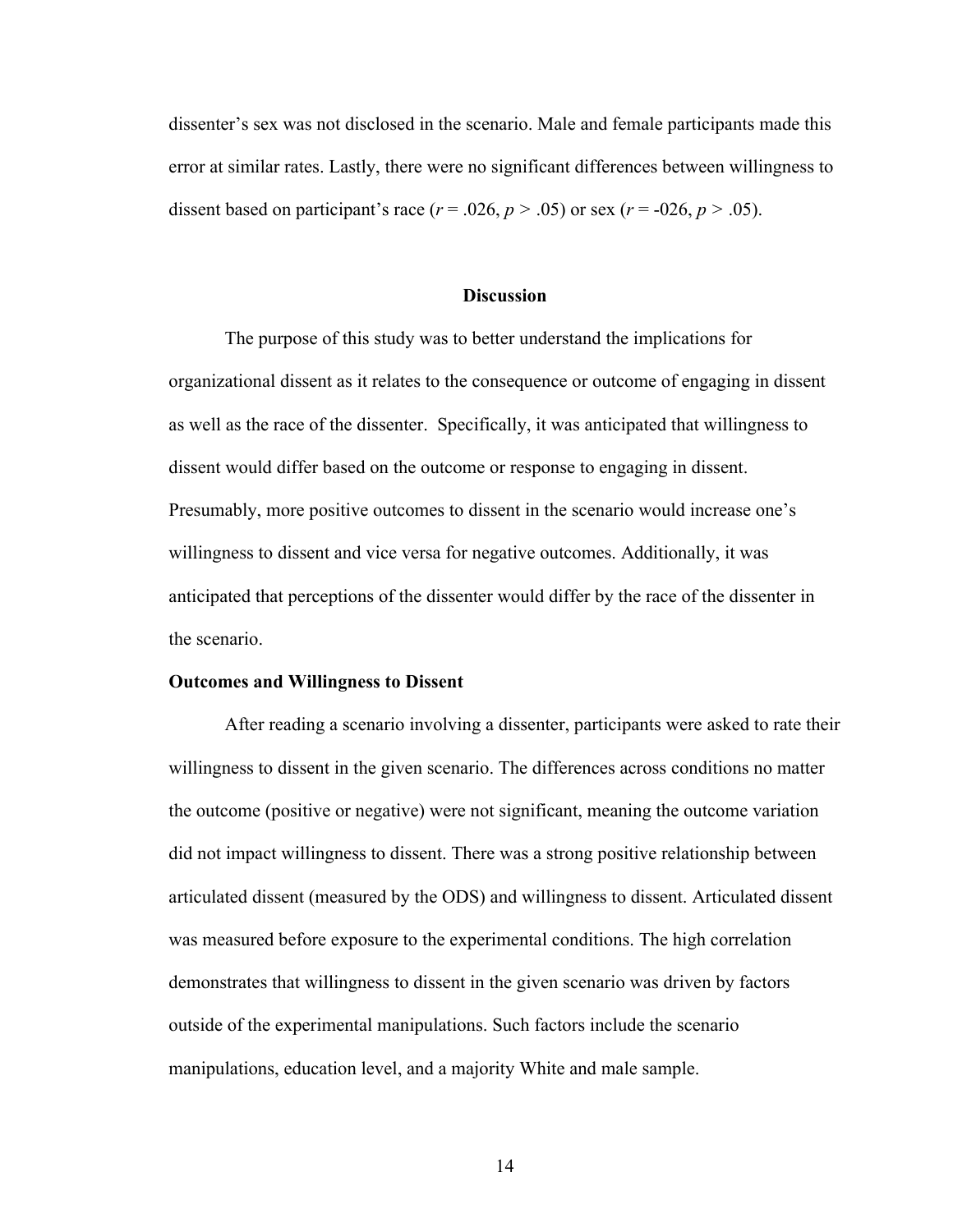It is possible that the scenario manipulation itself was not strong enough to influence attitudes around dissent. The literature suggests it is recommended for leaders to share successful organizational dissent stories to foster a culture of diversity in thought and dissent (Detert & Burris, 2007; Edmondson & Munchus, 2007). The dissent scenario was not in the context of the participant's own industry or organization nor did someone of influence over the participant deliver it. The salience of the outcome may also be compromised by the minimal detail used in the scenario. To avoid confounding influences, the scenario were kept minimal, including only information necessary to set up the dissenting scenario. Thus, it is possible that the scenario was not vivid enough to have an impact on pre-existing dissenting behaviors. In future studies it will be important to ensure that the outcomes to dissent are perceived as they were classified (i.e., extremely negative or extremely positive) before incorporating them into the scenarios.

Average ratings on both the articulated dissent scale and willingness to dissent in the given scenario hover around the neutral response option on the scale (i.e., agree some and disagree some and somewhat unlikely, somewhat likely respectively). Despite indicators that are highly correlated with willingness to dissent (i.e., White, male, and high education levels; Farr & Ford, 1990; LePine & Van Dyne, 1998), participants' own willingness to dissent is neither high nor low. The overwhelming majority indicated that Alex did the right thing by dissenting in the workplace and yet they are unsure if they would be willing to dissent in the same scenario in general.

Research suggests that higher education levels may contribute to more willingness to dissent (Farr & Ford, 1990; LePine & Van Dyne, 1998). Education teaches people to think critically, evaluate information, and decide multiple solutions to problems. Even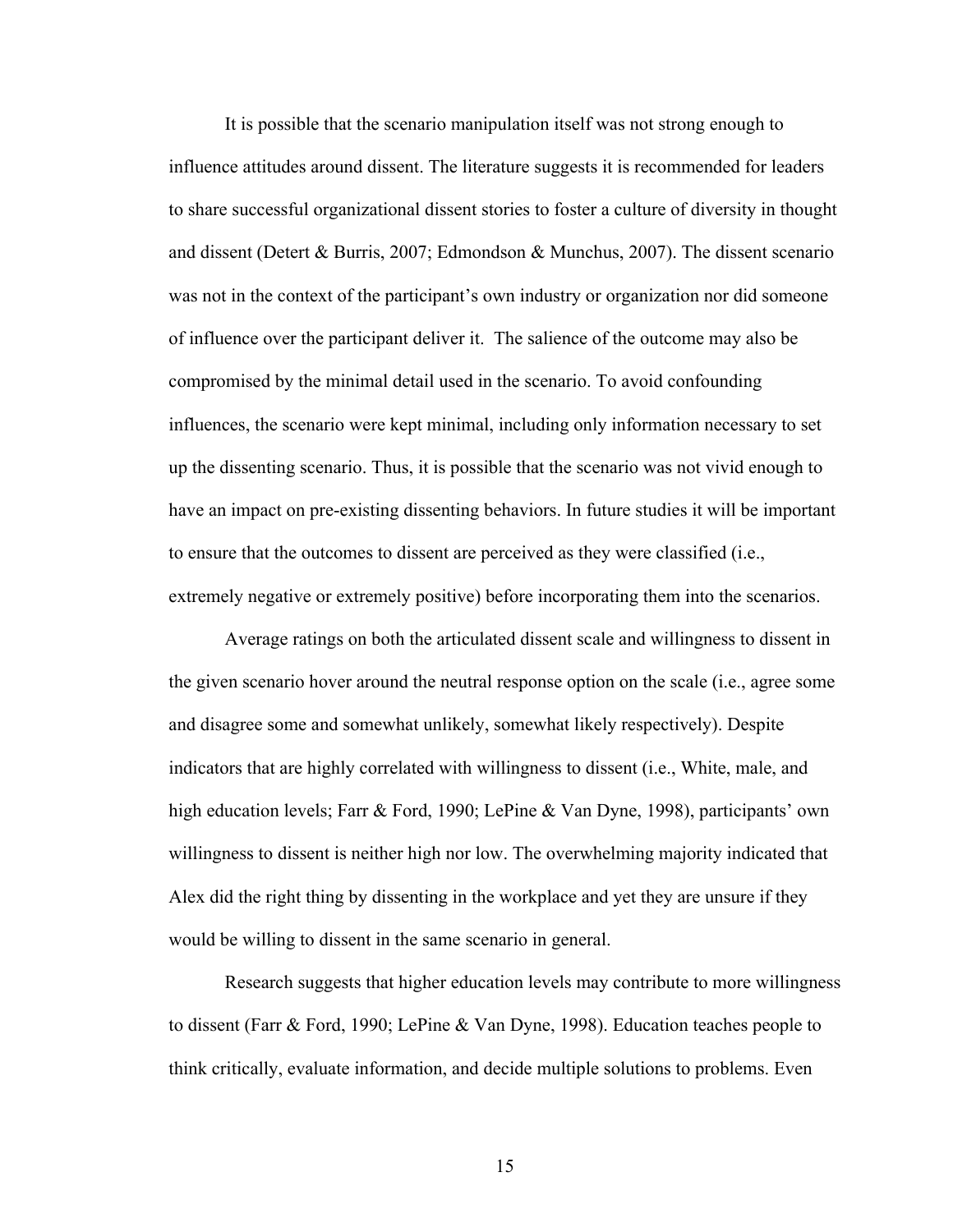further, education may increase one's confidence in sharing their point of view and perspective. The majority of participants have a college degree or higher. One possible explanation for moderate levels of willingness to dissent is that more education may also produce greater awareness around organizational politics and navigating professional conflict in a way that may hinder dissent. Further research should examine this relationship to understand if barriers to dissent that increase with education.

As mentioned above, identifying as White or male is positively associated with willingness to voice one's or dissent (LePine & Van Dyne, 1998). Given that the sample was majority White and/or male, it would be expected that willingness to dissent would be high. Analyses revealed no significance difference between males and females in their willingness to dissent ( $p > 0.05$ , see Table 1). Due to a small sample of non-White participants in comparison to White participants, it will be important for future research to continue to examine the relationship between race and willingness to dissent.

By nature of being a non-White in America, often people of color are in the minority in terms of representation within their organization. With racial diversity comes diversity in thought, which can be attributed to differing perspectives, cultures, experiences, and treatment among other things. These differences, as demonstrated to be valuable for decision-making processes (Ancona & Caldwell, 1992), may also create greater opportunity and willingness to engage in dissent than White employees. Again, future research should continue to examine this relationship.

#### **Race and Perceptions of the Dissenter**

The data revealed a relationship between the race of the dissenter in the scenario and how they were perceived. Depending on with whom you speak, race relations are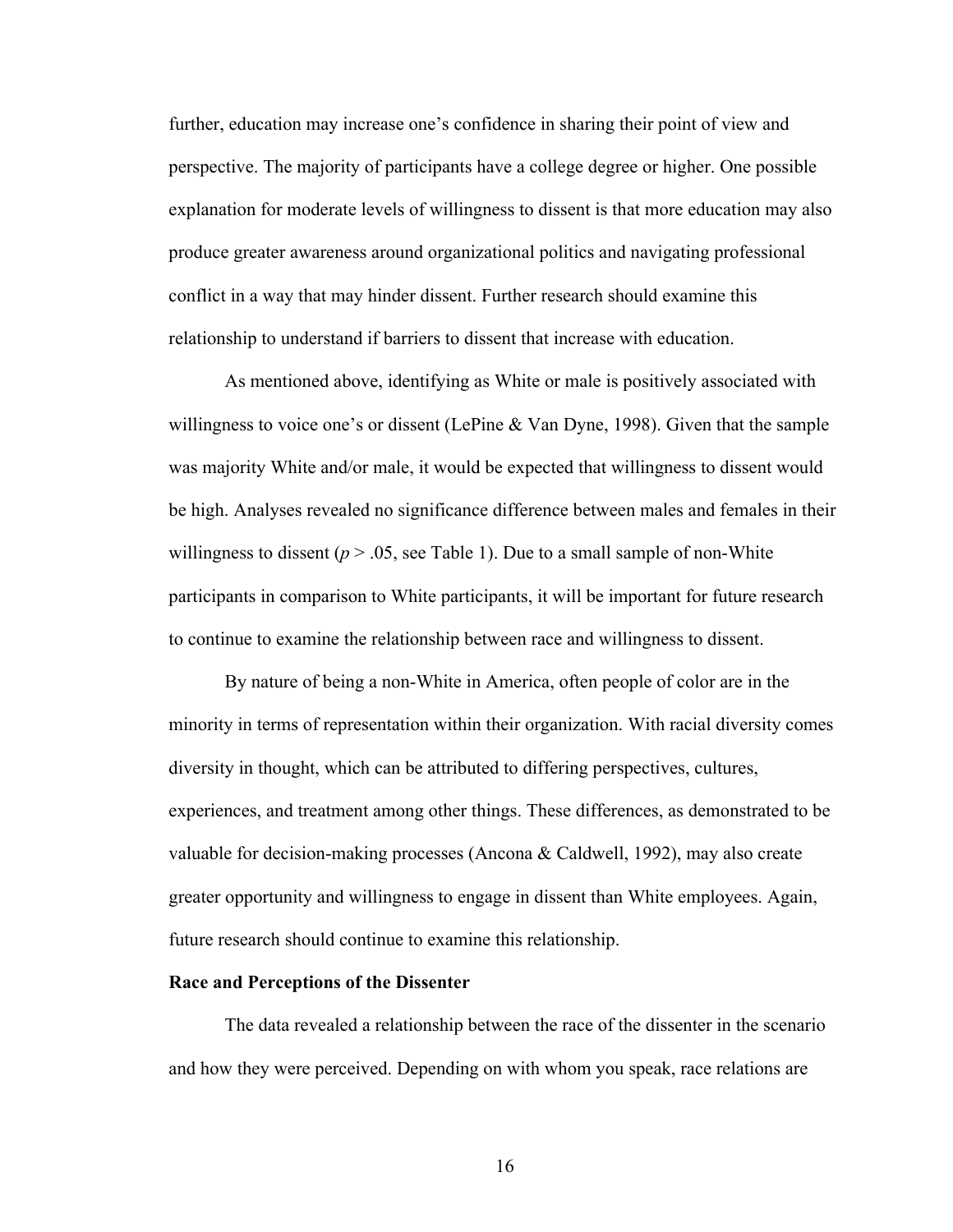perceived to either be improving, getting worse, or staying about the same. It is no secret that dark skin has been associated with negative stereotypes related to cognitive domains (i.e., intelligence) and interpersonal domains (i.e., attitude, level of threat, etc.; Clark  $\&$ Clark, 1947; CNN, 2010). This is evident in education systems and within the criminal justice system. It is true that dark skin is associated with more threat. So what about in the workplace? How will race influence how someone is perceived when they are disagreeing? In a work context, black employees report having a difficult time establishing credibility, and are often referred to as aggressive as opposed to passionate (Roberts, Mayo, & Thomas, 2020). Given that the dissenter who was Black was perceived as more intelligent, deserving of respect, and likeable than a dissenter who was White, this makes for an interesting conversation. At face value, this collective perception of Black dissenters in the workplace is countercultural and some may even say progressive. However, it violates basic in-group/out-group principles.

Basic in-group/out-group principles demonstrate that people tend to show favoritism towards their in-group and judge the out-group more harshly. Given this study's predominantly White sample, one would speculate that the White dissenter would receive more favorable perceptions of intelligence, worthiness of respect, and likability. A closer look at the data revealed that perception ratings from non-White participants demonstrated in-group favoritism. On the other hand, White participants held higher perceptions of the Black dissenter and had the lowest perceptions of the dissenter who was White. It is not socially acceptable to express attitudes that affirm traditionally held stereotypes in America (i.e., White is equated to more intelligence). Given race relations in America and the historical role that White people have played in oppression,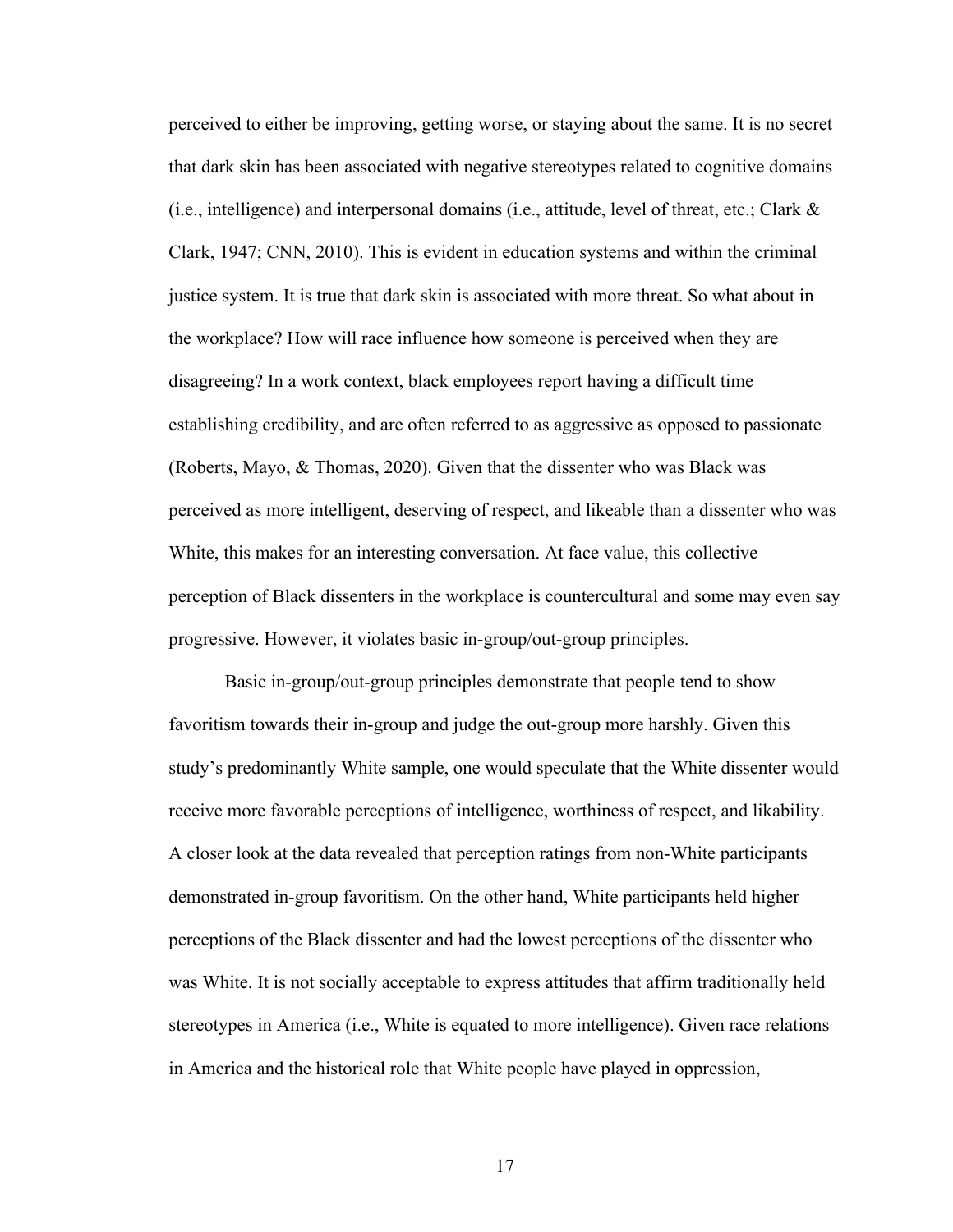participants might be particularly sensitive to the characterization of the employee as "Black" in the scenario. The mention of race might have been powerful enough for the participant to override in-group/out-group biases.

It is important to emphasize that these findings suggest that race is not a neutral variable. How employees engage in dissent in the workplace may be influenced by their racial identity. These findings suggest that Black dissenters in the workplace will be viewed more favorably than White dissenters. If participants did not attend to racial differences, the data would have demonstrated that the White and Black dissenter would have been viewed similarly for engaging in the same behavior. Because this was not the case, it is likely that race is a salient factor when one is determining value of some kind. Becoming aware of White privilege and its connection to White guilt may explain why White participants rated their in-group less favorably than they rated the out-group dissenter and the dissenter (Swim & Miller, 1999).

Interestingly, internalized knowledge of privilege and anti-racist views by White people are often maintained in a vacuum (Grzank & Parks, 2010). Most people of color have to maintain diverse cultural exchanges in every day life (i.e., professional, service, business, etc.). However, it is far more rare that a White person has to engage people of color on a regular basis or do so in a way that influences their life in noticeable ways. This calls into question if the mere expression of explicit positive attitudes necessarily captures implicit attitudes (Axt, 2018). Holding a belief, even if positive, and having few opportunities to apply it practically may limit the impact of the expression of inclusive ideas, treatment of diverse people, and where resources are allocated. If driven by White guilt, the self-focused nature of the beliefs and subsequent fears of being portrayed as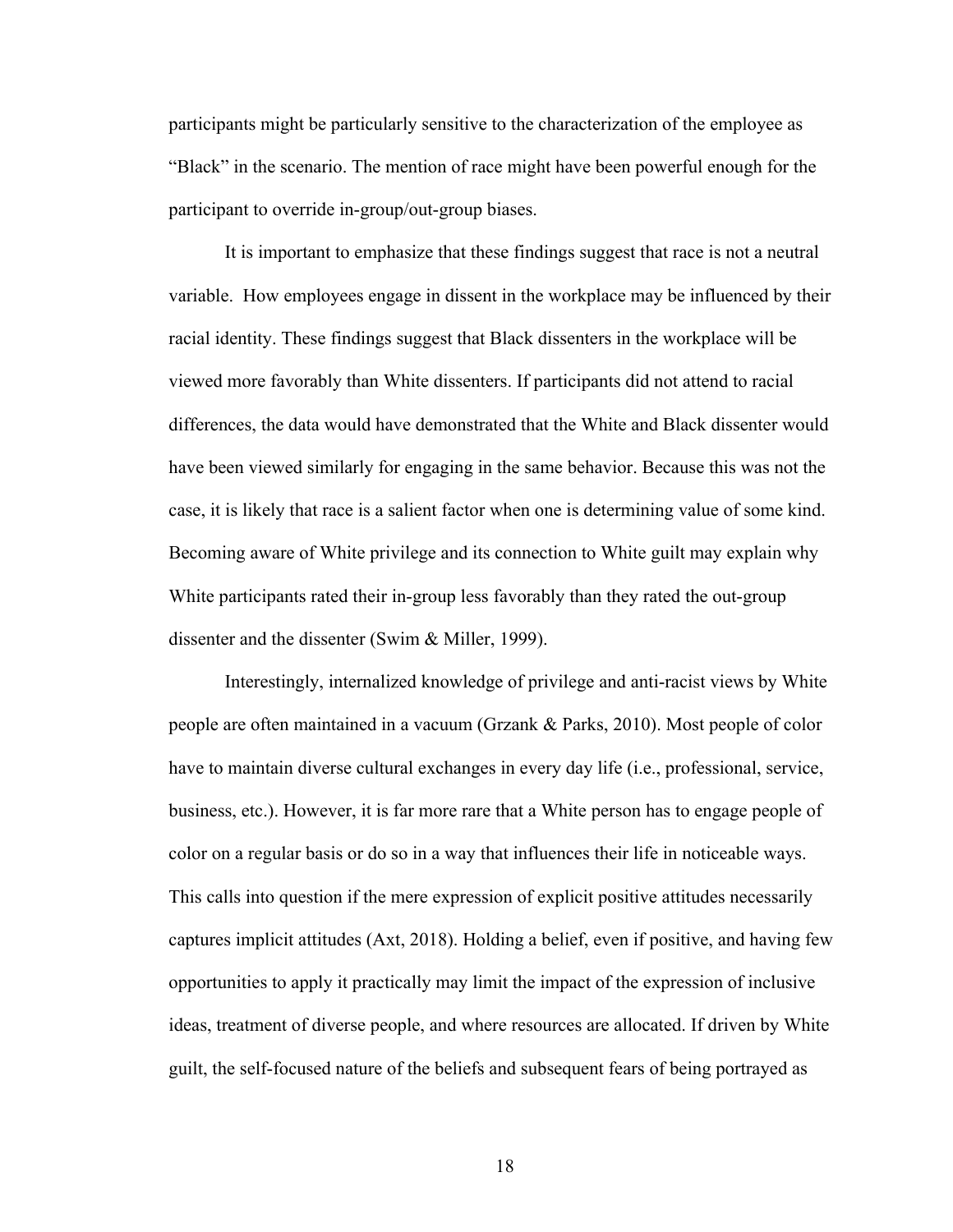racist, it may limit the potential to transform social relationships and systems of inequality (Grzanka & Parks, 2010).

What does these findings mean in terms of the workplace? Implications may differ based on industry and the education level required for the profession. In general, these findings suggest that employee actions may be filtered through a lens of race but also social desirability or efforts to reverse a history of assigning value based on race. When two people engage in the same behavior and someone is praised or viewed more favorably, this may lead to unfair treatment or disproportion and unequal allocations of resources and time.

Ultimately, it is unclear if the differential perceptions observed in this study are the result of deeply held beliefs or if those perceptions will influence the allocation of resources and opportunity in the workplace. Even further, it is unclear if the differences observed here are authentic or if they reflect socially desirable responding. Again, most people of color in the workplace report greater barriers to promotion or perceptions of credibility in the workplace (Roberts, Mayo,  $\&$  Thomas, 2020). These data would seem to contradict those barriers, particularly if dissenting in the workplace leads to more positive perceptions of a Black employee. What is more probable is that something else is driving the more positive perceptions of people of color. The goal is equality not swinging the pendulum in the opposite direction for self-perceptions or guilt's sake. The goal is to view people equally and evaluate their performance, credibility, and contribution objectively to provide the same opportunity and playing field for all employees.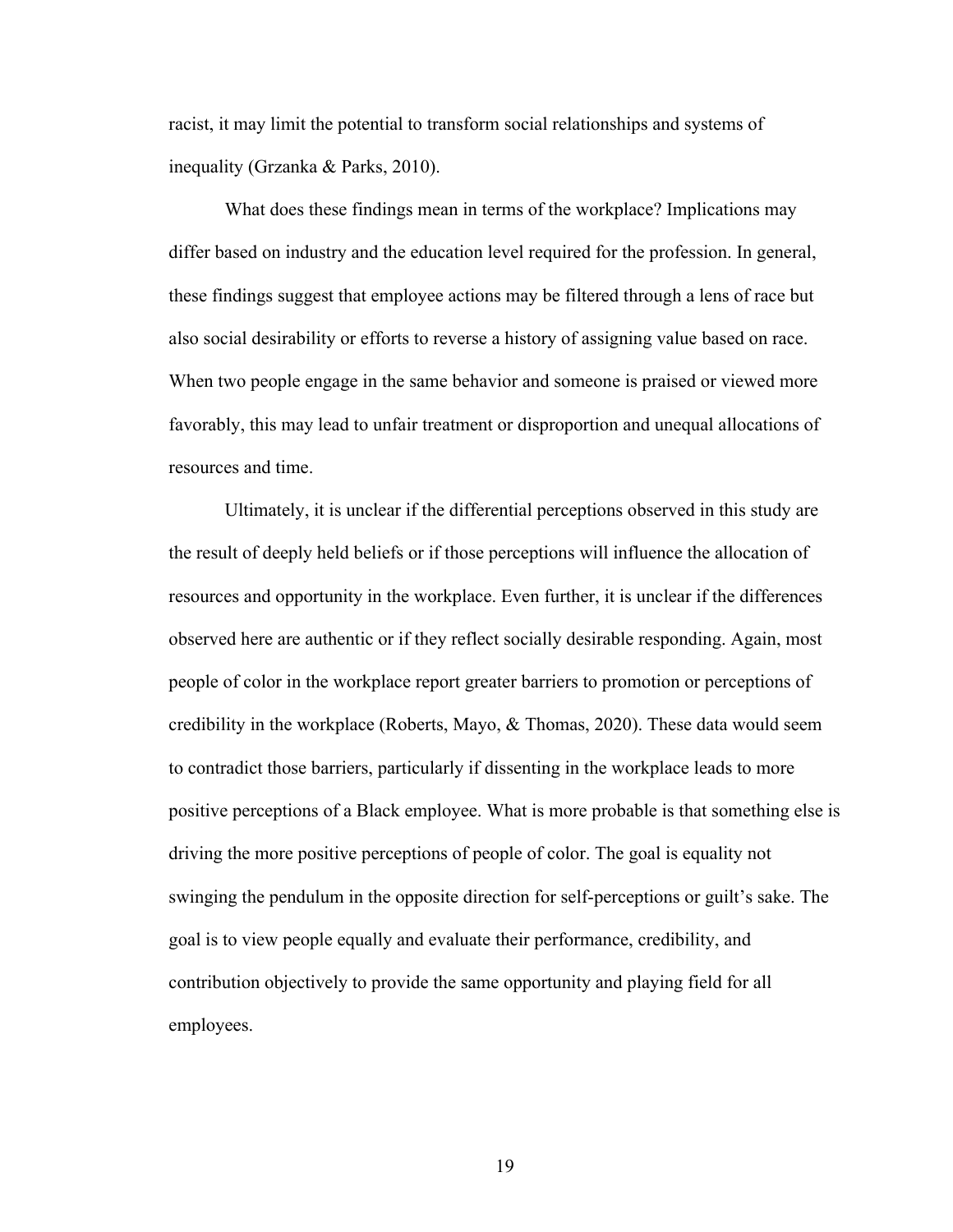Differential perceptions of employees who engage in the same behavior are problematic. If this develops into differential opportunities or feedback, this could lead to frustration and job stress and hinder motivation. Ultimately differential perceptions can reduce employee perceptions of organizational justice or fairness. If an employee receives praise or respect for engaging in behavior that others are engaging in without the same outcomes, the person of color may perceive the praise as inauthentic or it may communicate that there is a lower expectation for the person of color or it is more "impressive" if achieved by a person of color. This may communicate that the bar is lower for employees of color, causing frustration from both White and non-White employees.

If these positive perceptions are only vocalized as praise or presented as a mindset of equality, yet employees of color observe any level of inequality in the workplace, the perception or articulation of such is merely that. What does this mean? Words and actions are not likely to align. This compromises trust in leadership. Even further, it may lead organizational leaders to falsely assume they are creating equitable feedback, opportunity, and development. It may also create blindness to problems around differential treatment.

#### **Strengths, Limitations, and Future Research**

An experimental design was employed, randomly assigning participants to each condition of the study to increase the internal validity. Additionally, MTurk allowed for data collection across the United States, providing a better approximation of the general population geographically. However, the sample was not diverse in terms of race and education level. Data were also gathered during a global pandemic, meaning participants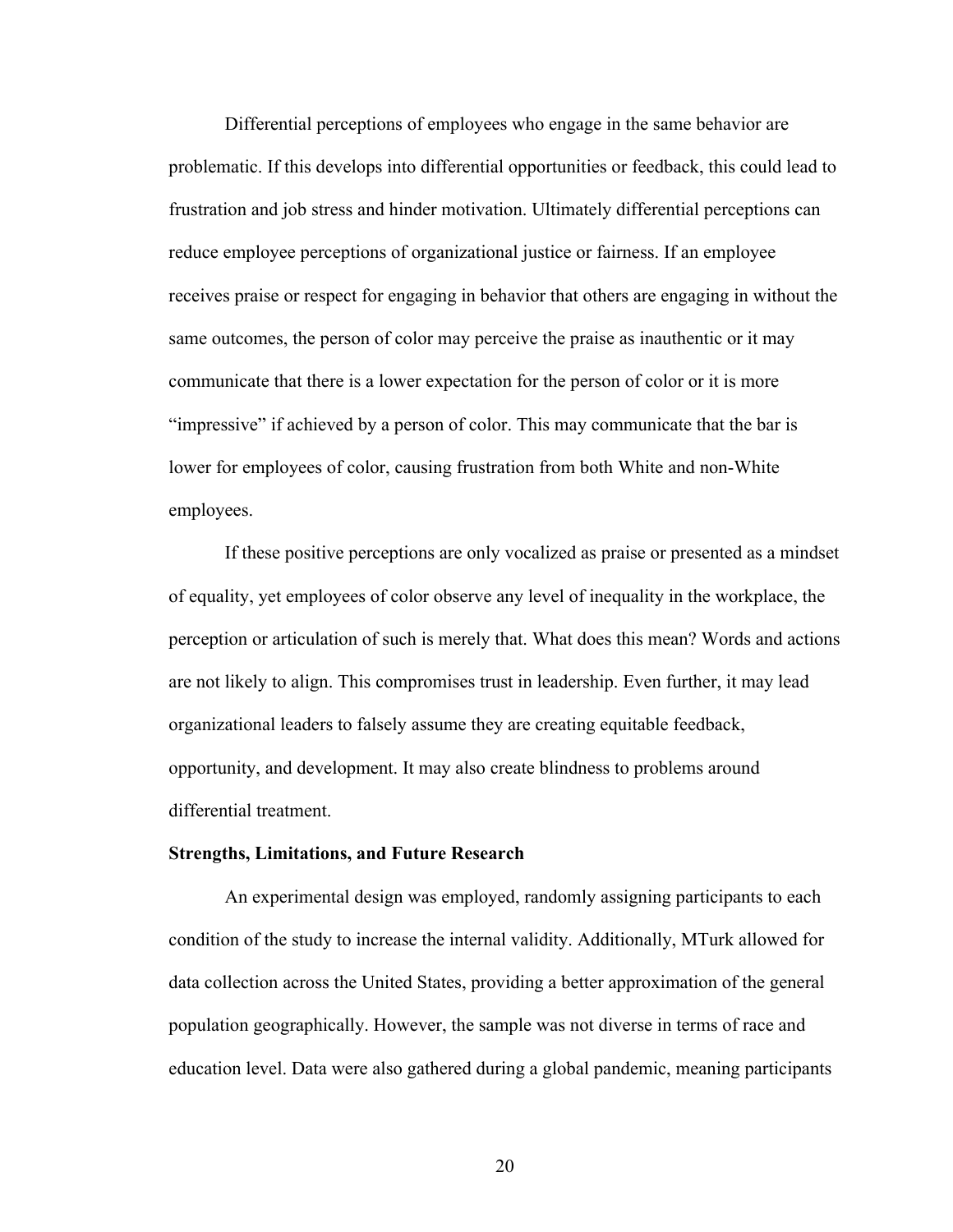may not have been working at the time of the study due to being furloughed. Another limitation of this study is that the use of race classifications of the dissenter may have prompted socially desirable responding. Future research might examine if the relationship exists when race is manipulated by the use of traditionally White and African-American or Black names. This study is also limited in how it generalizes to other race groups as well, and future studies may expand the race categories included to see if trends remain. All speculations about what could be driving the pattern of these data were drawn from social psychology and an understanding of race relations in America. Future studies should explore how perceptions of the dissenter influence employment decisions, such as how resources are allocated or how feedback is provided. Because of the sensitivities around conversations and mentions of race in America, it is recommended that a measure of social desirability be used to ensure that expressed attitudes or perceptions reflect internalized values and reality.

#### **Conclusions**

Whether the intention is fear- or self-focused or it is driven by an authentic acknowledgement that there may be greater barriers in the workplace for people of color, there are implications for interactions with employees across diverse backgrounds. Differential perceptions based on race, no matter the direction, have the potential to provide unequal opportunities for employees. If held by someone with positions of power, the influence will be even greater.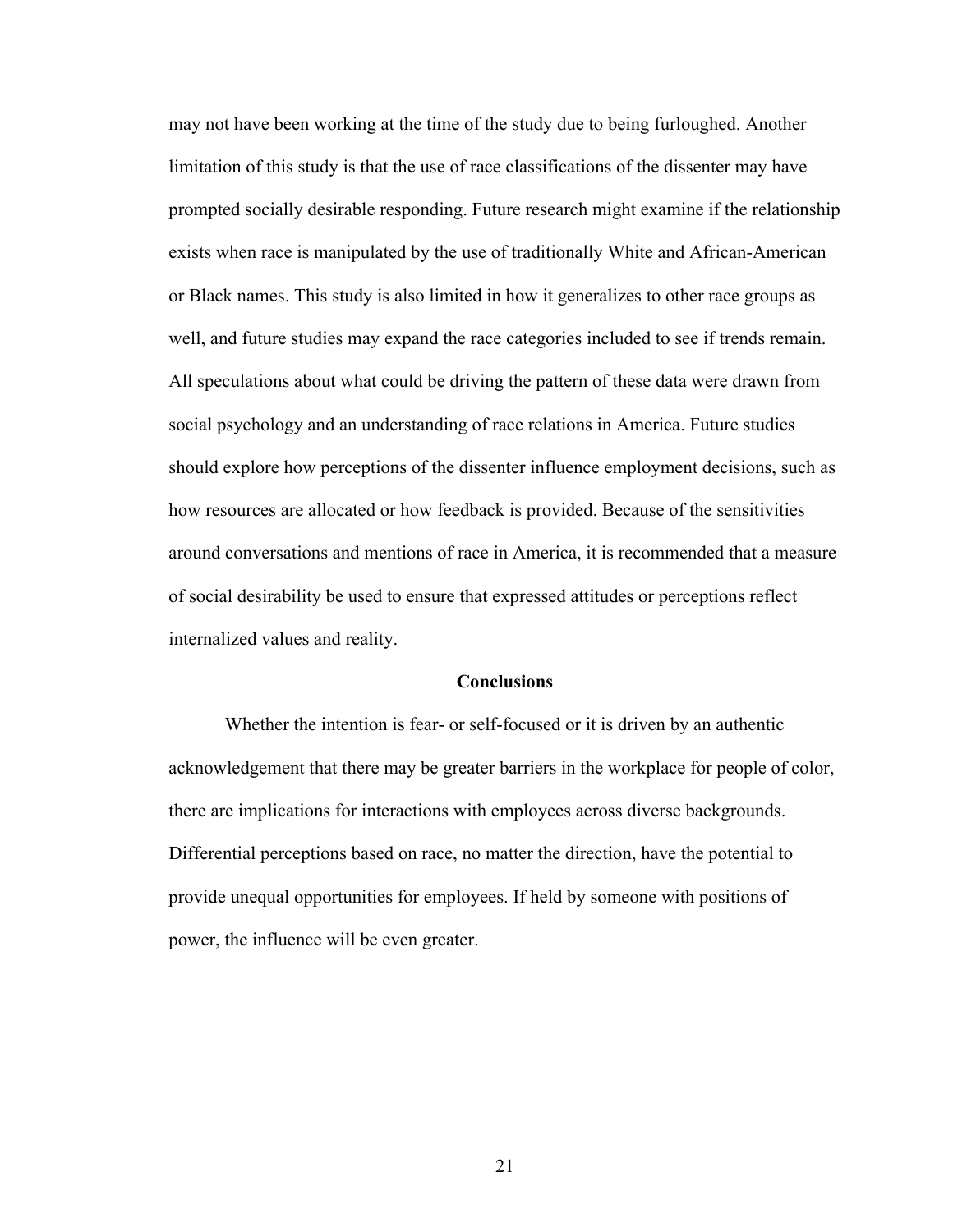#### References

- Amos, B. & Klimoski, (2014) Courage: Making teamwork work well. *Group and Organization Management, 39,* 110-1128. doi: 10.1177/1059601113520407
- Ancona, D. & Caldwell, D. (1992). Bridging the boundary: External activity and performance in organizational teams. *Administrative Science Quarterly. 37*, 634- 665. doi: 10.2307/2393475.
- Axt, J. (2018, November 19). *Ingroup outgroup favoritism in implicit attitudes.* Society for Personality and Social Psychology. http://spsp.org/news-center/blog/ingroupoutgroup-implicit-attitudes
- Buttery, E. A. & Richter, E. M. (2003). "On Machiavellian management". *Leadership and Organizational Development, 24,* 426-35. doi: 10.1108/01437730310505858
- Clark, K. B. & Clark, M. P. (1947). Racial identification and preference in negro children. Socialization of the Child.

http://i2.cdn.turner.com/cnn/2010/images/05/13/doll.study.1947.pdf

- CNN (2010). Study: White and Black children biased toward lighter skin. https://www.cnn.com/2010/US/05/13/doll.study/index.html
- De Dreu, C. K. W. & West, M. A., 2001. Minority dissent and team innovation: The importance of participation in decision making. *Journal of Applied Psychology, 86,* 1191-1201. doi: 10.1037//0021-9010.86.6.1191
- Detert, J. R. & Burris, E. R. (2007). Leadership behavior and employee voice: Is the door really open? *Academy of Management Journal, 50,* 869-884. doi: 10.5465/amj.2007.26279183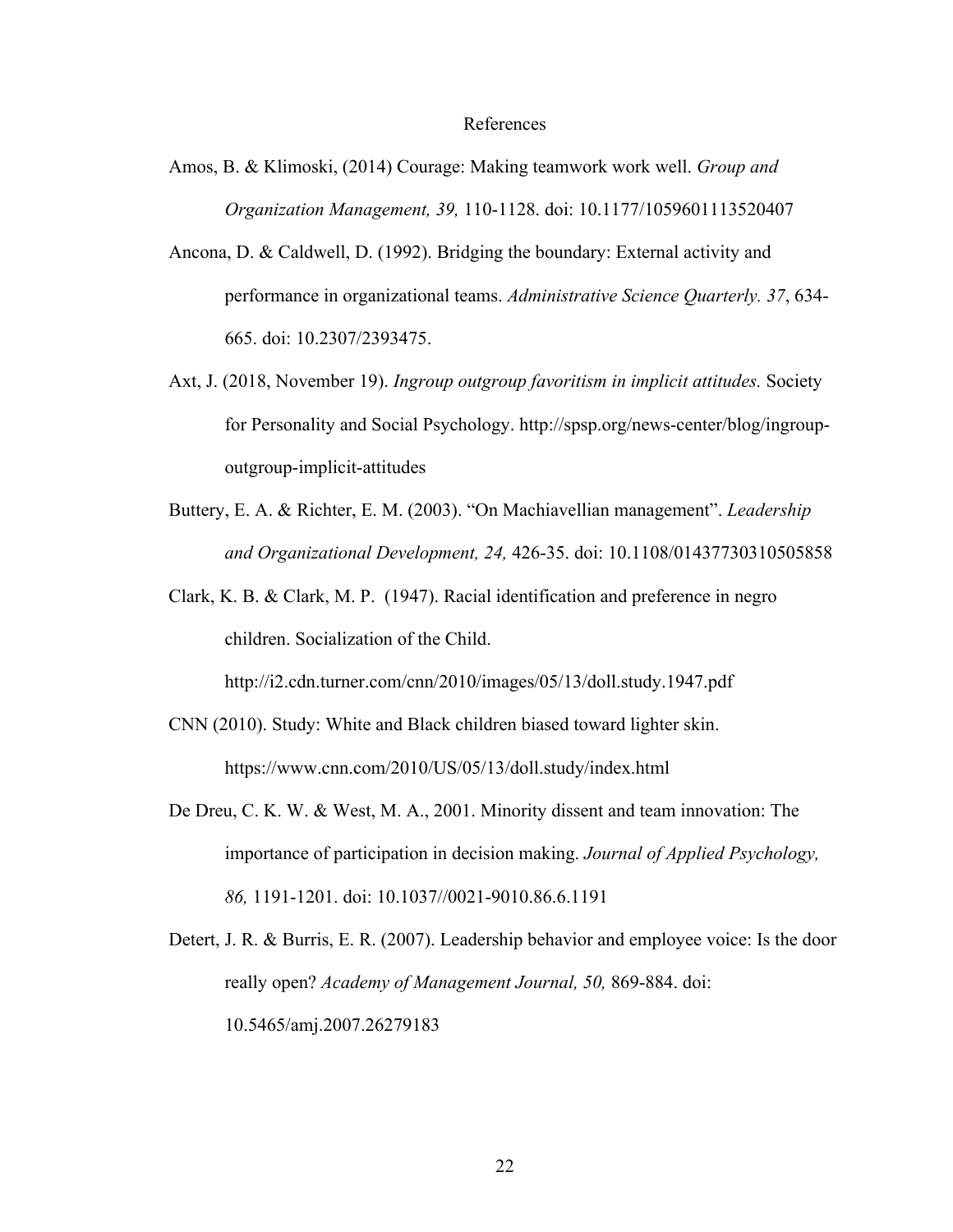- Farr, J.L., & Ford, C.M. (1990). Individual innovation. In M. A. West & J. L. Farr (Eds.), Innovation and creativity at work (pp. 63-80). Chichester, England: Wiley.
- Edmondson, V. C. & Munchus, G. (2007). Managing the unwanted truth: A framework for dissent strategy. *Journal of Organizational Change Management, 20,* 746- 760. doi: 10.1108/09534810710830993

Greitemeyer, T., Schulz-Hardt, St., & Frey, D. (2009). The effects of authentic and contrived dissent on escalation of commitment in group decision making. *European Journal of Social Psychology, 39,* 639-647. doi: 10.1002/ejsp.578

- Grzanka, P. R. & Parks, S. L. (2010). White guilt: Race, gender, sexuality and emergent racisms in the contemporary united states. (Unpublished dissertation). University of Maryland, College Park.
- Janssen, O., van de Vliert, E. & West, M. (2004). The bright and dark sides of individual and group innovation: A special issue introduction. *Journal of Organizational Behavior, 25,* 129-145. doi: 10.1002/job.242
- Kassing, J. W. (1998). Development and validation of the Organizational Dissent Scale. *Management Communication Quarterly, 12,* 183-229. doi: 10.1177/0893318998122002

Kassing, J. W., Piedmonte, N. M., Goman, C. C., & Mitchell, C. A. (2012). Dissent expression as an indicator of work engagement and intention to leave. *International Journal of Business Communication, 49,* 237–253. doi: 10.1177/0021943612446751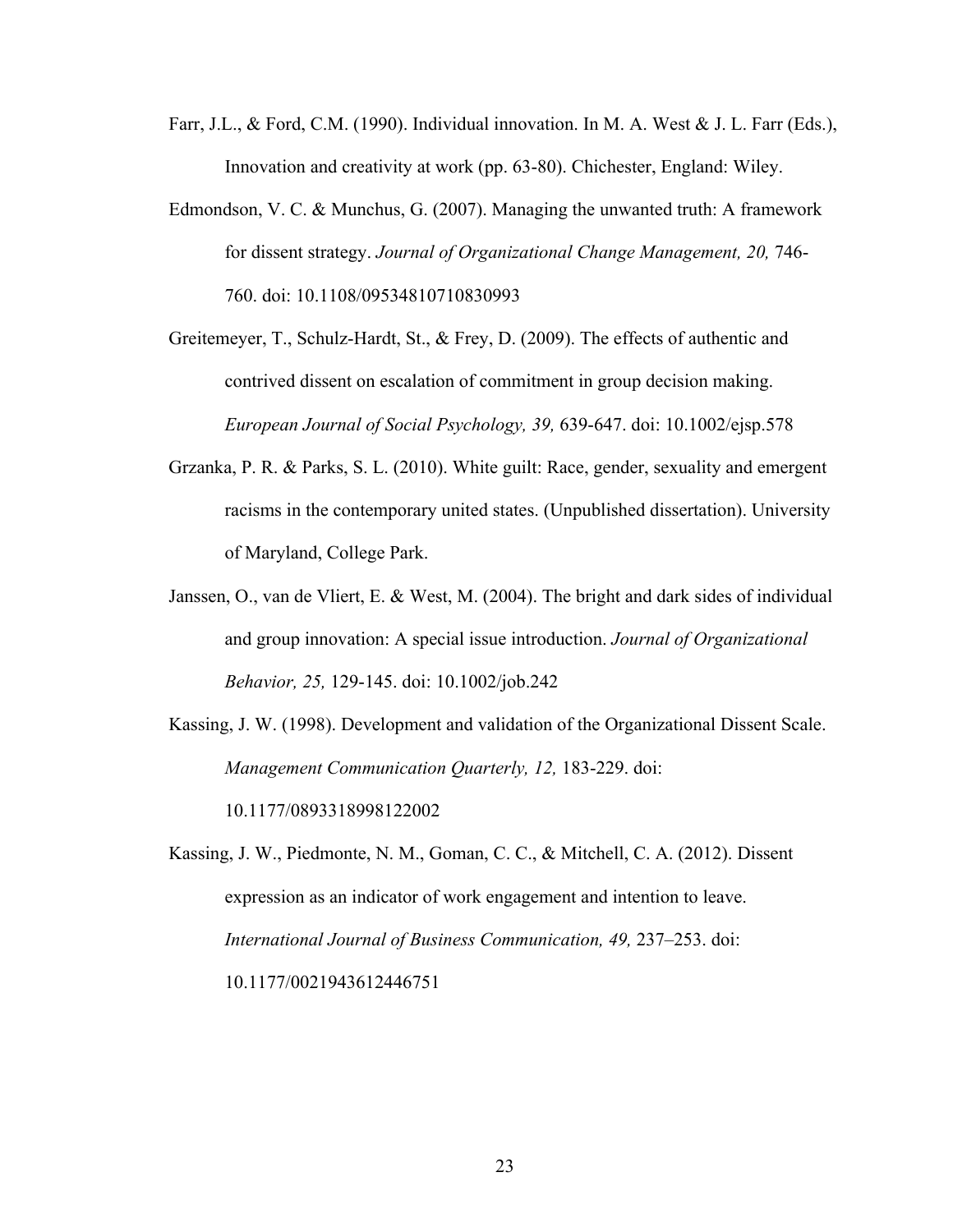- Knippenberg, D., De Dreu, C. K. W., & Homan, A.C. (2004). Work group diversity and group performance: An integrative model and research agenda. *Journal of Applied Psychology*, *89,* 1008-1022. doi: 10.1037/0021-9010.89.6.1008
- Koerner, M. M. (2014). Courage as identity work: Accounts of workplace courage. *Academy of Management Journal, 57,* 63-93. doi: 10.5465/amj.2010.0641
- LePine, J. A., & Van Dyne, L. (1998). Predicting voice behavior in work groups. *Journal of Applied Psychology, 83*, 853-868.
- McLeod, P. L., Baron, R., Marti, M.W. & Yoon, K. (1997). The eyes have it: Minority influence in face-to-face and computer mediated group discussions. *Journal of Applied Psychology, 82,* 702-718. doi: 10.1037/0021-9010.82.5.706
- Nemeth, C. & Chiles, C. (1988). Modeling courage: The role of dissent in fostering independence*. European Journal of Social Psychology, 18,* 275-280. doi: 10.1002/ejsp.2420180306
- Nemeth, C. & Wachtler, J. (1974). Creating the perception of consistency and confidence: A necessary condition of minority influence. *Sociometry, 37,* 529- 540. doi: 10.2307/2786425
- Nemeth, C. J. (1986). Differential contributions of majority and minority influence. *Psychological Review, 93,* 23-32. doi: 10.1037/0033-295X.93.1.23
- Nemeth, C. J., Connell, J. B., Rogers, J. D., & Brown, K. S. (2001). Improving decision making by means of dissent*. Journal of Applied Social Psychology, 31*, 48-58.
- Nemeth, C., Brown, K., & Rogers, J. (2001). Devil's advocate versus authentic dissent: Stimulating quantity and quality. *European Journal of Social Psychology, 31,* 707-720. doi: 10.1002/ejsp.58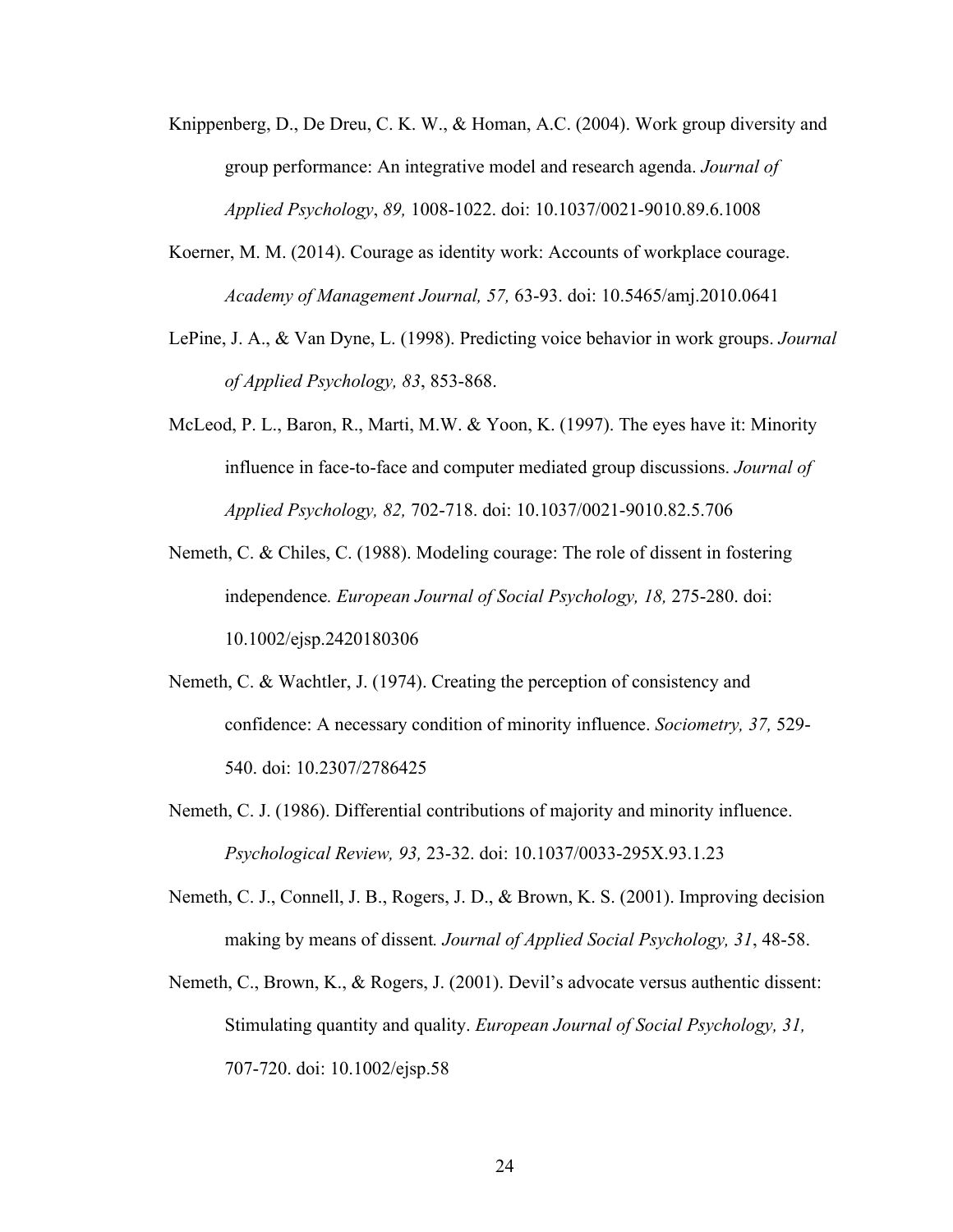- Nemeth, C., Wachtler, J., & Endicott, J. (1977). Increasing the size of the minority: Some gains and some losses*. European Journal of Social Psychology, 1,* 11-23. doi: 10.1002/ejsp.2420070103
- O'Reilly, C. A., Caldwell, D. F., & Barnett, W. P. (1989). Work group demography, social integration, and turnover. *Administrative Science Quarterly, 34,* 21-37. doi: 10.2307/2392984
- Payne, H. J. (2014). Examining the relationships between trust in supervisor-employee relationships and workplace dissent expression*. Communication Research Reports, 31,* 131-140. doi: 10.1080/08824096.2014.907141
- Roberts, L. M., Mayo, A. J., & Thomas, D. (2020, January 7). *Race and Leadership: The Black experience.* News Wise. *https://www.newswise.com/articles/race-andleadership-the-black-experience-in-the-workplace*
- Rothschild, J. & Miethe, T. D. (1994). Whistleblowing as resistance in modern work organizations: The politics of revealing organizational deception and abuse*. Resistance and Power in Organizations, 74,* 252-273.
- Shaninpoor, N. & Matt, B. F. (2007). The power of one: Dissent in organizational life*. Journal of Business Ethics, 74,* 37-48. doi: 10.1007/s10551-006-9218-y
- Swim, J. K. & Miller, D. L., (1999). White guilt: Its antecedents and consequences on affirmative action. *Personality and Social Psychology Bulletin, 25,* 500-514. doi: 10.1177/0146167299025004008
- Van Dyne, L., Ang, S., & Botero, I. C. 2003. Conceptualizing employee silence and voice as multidimensional constructs. *Journal of Management Studies, 40,* 1359– 1392. doi: 10.1111/1467-6486.0038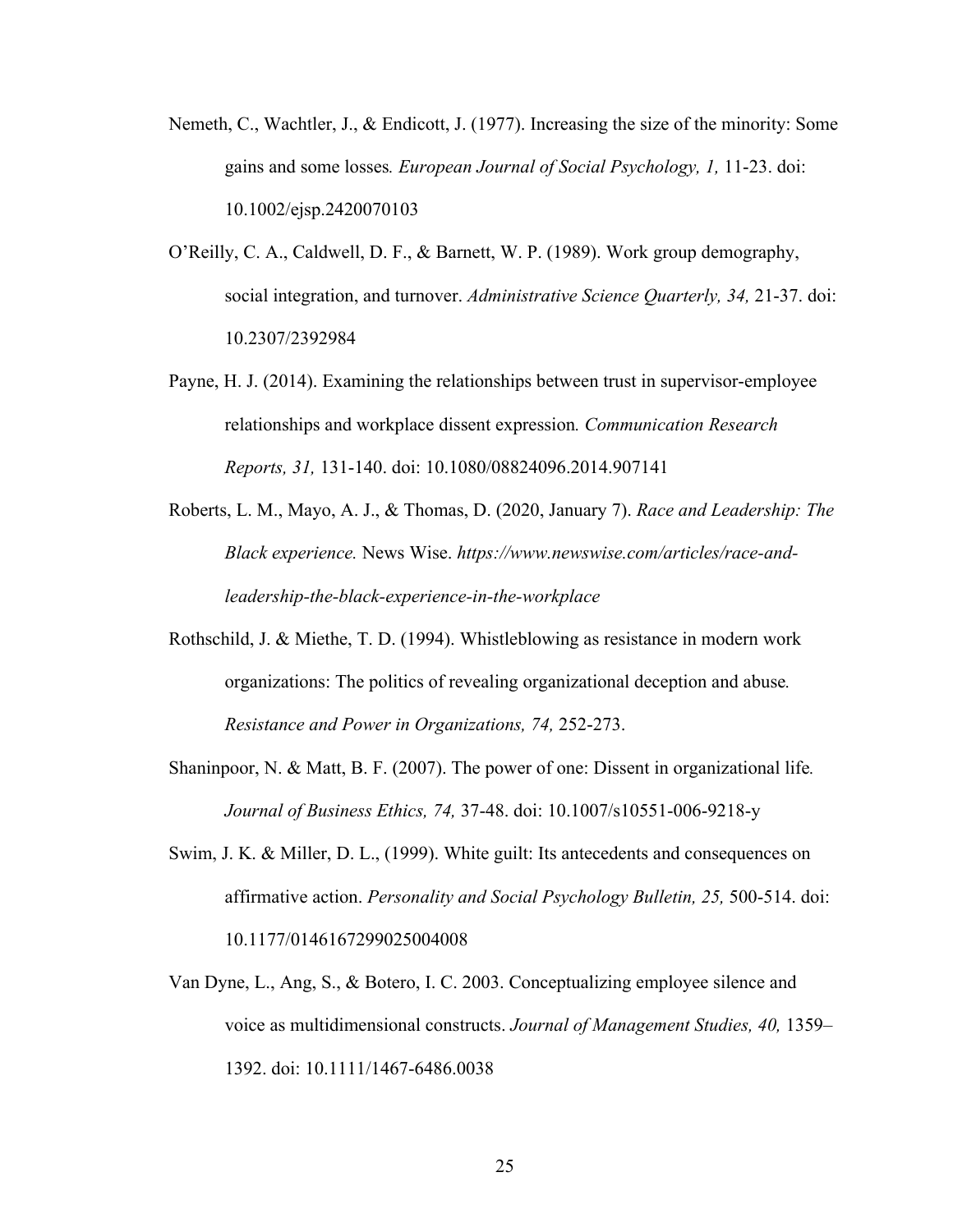| Variable                     |     | $\boxtimes$                                                                                                   | $\Omega$                                                                                               |                                                                       |                                                 |                                                                                                           |          |                                      |                    |                      |  |
|------------------------------|-----|---------------------------------------------------------------------------------------------------------------|--------------------------------------------------------------------------------------------------------|-----------------------------------------------------------------------|-------------------------------------------------|-----------------------------------------------------------------------------------------------------------|----------|--------------------------------------|--------------------|----------------------|--|
| . Participant Sex            |     | 1.36                                                                                                          | $8 + 0$                                                                                                |                                                                       |                                                 |                                                                                                           |          |                                      |                    |                      |  |
| 2. Participant Race          |     | 1.55                                                                                                          |                                                                                                        |                                                                       |                                                 |                                                                                                           |          |                                      |                    |                      |  |
| 3. Education Level           |     | 4.80                                                                                                          |                                                                                                        |                                                                       |                                                 |                                                                                                           |          |                                      |                    |                      |  |
| 4. Articulated Dissent Total |     | 29.27                                                                                                         |                                                                                                        |                                                                       |                                                 |                                                                                                           |          |                                      |                    |                      |  |
| 5. Willingness to Dissent    |     |                                                                                                               | $\begin{array}{l} 1.19 \\ 1.19 \\ 1.09 \\ 1.09 \\ 0.57 \\ 0.62 \\ 0.62 \\ 0.62 \\ 0.63 \\ \end{array}$ |                                                                       |                                                 |                                                                                                           |          |                                      |                    |                      |  |
| 6. Courageous                |     |                                                                                                               |                                                                                                        |                                                                       |                                                 |                                                                                                           |          |                                      |                    |                      |  |
| . Confident                  |     | 3 3 3 3 3 3 3 3 4 3 4 3 4 4 5 4 6 7 4 7 4 7 8 4 7 6 7 7 8 4 7 8 7 9 7 7 8 7 7 8 4 7 8 7 7 8 7 8 7 7 8 7 7 8 7 |                                                                                                        |                                                                       |                                                 |                                                                                                           |          |                                      |                    |                      |  |
| 8. Deserving of Respect      |     |                                                                                                               |                                                                                                        |                                                                       |                                                 |                                                                                                           |          |                                      |                    |                      |  |
| 9. Individualistic           |     |                                                                                                               |                                                                                                        |                                                                       |                                                 | <i>Note:</i> *Significant at the $p < .05$ level, 2-<br>tailed. ** Significant at the $p < .01$ level, 2- |          |                                      |                    |                      |  |
| 0. Intelligent               |     |                                                                                                               |                                                                                                        | tailed                                                                |                                                 |                                                                                                           |          |                                      |                    |                      |  |
| l. Likeable                  |     |                                                                                                               | 0.70                                                                                                   |                                                                       |                                                 |                                                                                                           |          |                                      |                    |                      |  |
|                              |     |                                                                                                               |                                                                                                        |                                                                       |                                                 |                                                                                                           |          |                                      |                    |                      |  |
| Variable                     |     | Z                                                                                                             | ω                                                                                                      | 4                                                                     | Un                                              | Ó                                                                                                         | ┙        | $\infty$                             | $\circ$            | $\overline{\bullet}$ |  |
| . Participant Sex            |     |                                                                                                               |                                                                                                        |                                                                       |                                                 |                                                                                                           |          |                                      |                    |                      |  |
| Participant Race             |     |                                                                                                               |                                                                                                        |                                                                       |                                                 |                                                                                                           |          |                                      |                    |                      |  |
| Education Level              |     |                                                                                                               |                                                                                                        |                                                                       |                                                 |                                                                                                           |          |                                      |                    |                      |  |
| 4. Articulated Dissent Total |     |                                                                                                               |                                                                                                        |                                                                       |                                                 |                                                                                                           |          |                                      |                    |                      |  |
| 5. Willingness to Dissent    |     |                                                                                                               |                                                                                                        |                                                                       |                                                 |                                                                                                           |          |                                      |                    |                      |  |
| 6. Courageous                |     |                                                                                                               |                                                                                                        |                                                                       |                                                 |                                                                                                           |          |                                      |                    |                      |  |
| 7. Confident                 |     |                                                                                                               |                                                                                                        |                                                                       |                                                 | $.415**$                                                                                                  |          |                                      |                    |                      |  |
| 8. Deserving of Respect      |     |                                                                                                               |                                                                                                        |                                                                       |                                                 | **023                                                                                                     | $.452**$ |                                      |                    |                      |  |
| 9. Individualistic           |     |                                                                                                               | $\begin{array}{l} .023 \\ 033 \\ 040 \\ 059 \\ 069 \\ 039 \\ \end{array}$                              |                                                                       | $-051$<br>$+147*$<br>$180-$<br>$147*$<br>$180-$ | $.370**$<br>427**                                                                                         | $.343**$ |                                      |                    |                      |  |
| 0. Intelligent               |     |                                                                                                               |                                                                                                        | $(520**$<br>$-1440$<br>$-140$<br>$-110$<br>$-110$<br>$-130$<br>$-130$ |                                                 |                                                                                                           | $.449**$ | $1$<br>$371**$<br>$343**$<br>$367**$ | $\frac{1}{.420**}$ |                      |  |
| 1. Likeable                  | 106 | $-012$                                                                                                        | $\frac{1}{2}$                                                                                          |                                                                       | $243**$                                         | .368**                                                                                                    | $.299**$ |                                      | $.225***$          | $.595***$            |  |
|                              |     |                                                                                                               |                                                                                                        |                                                                       |                                                 |                                                                                                           |          |                                      |                    |                      |  |

Table 1. Descriptive Statistics: Means, Standard Deviations, and Correlations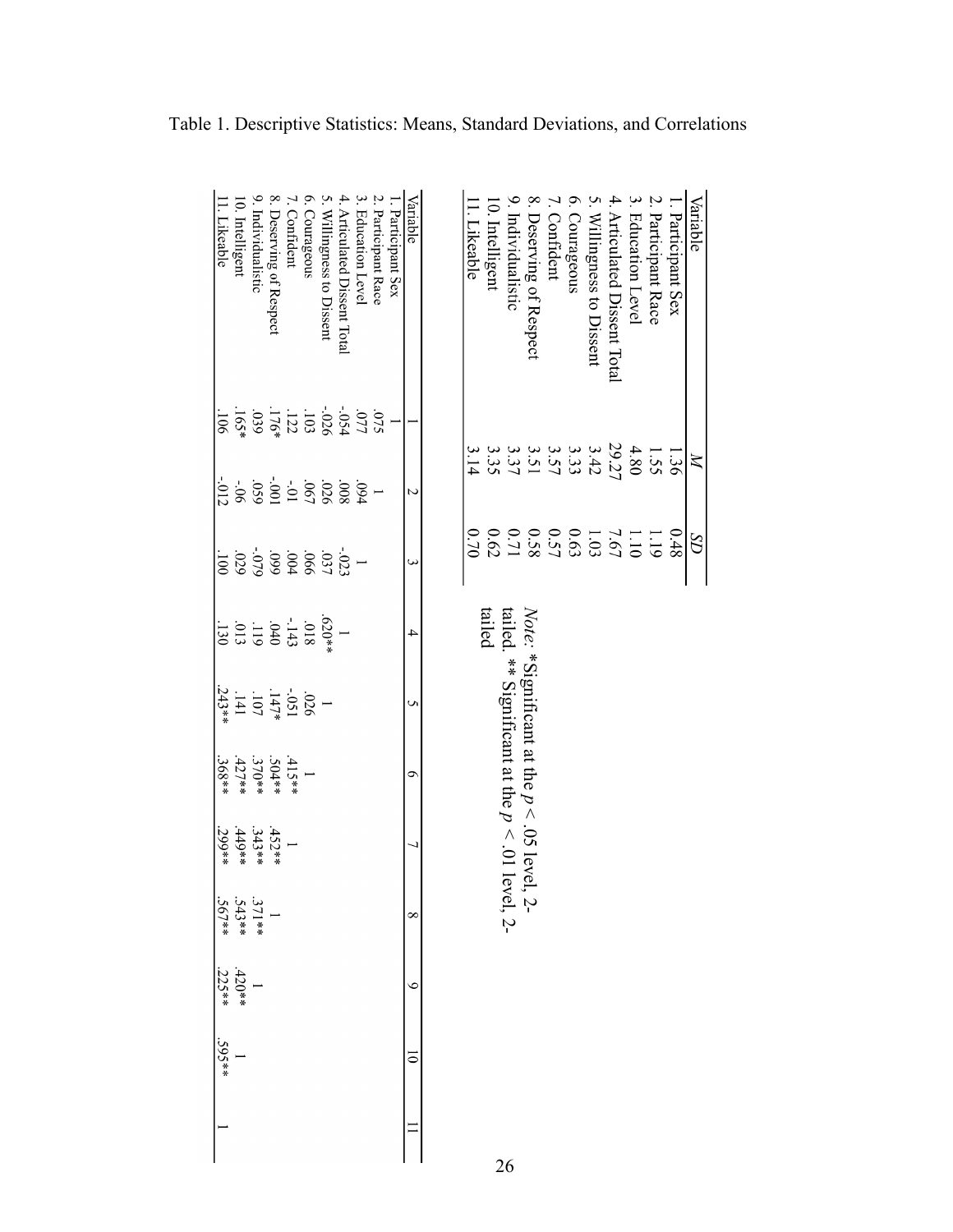| <b>Dependent Variable</b> |          | df    |      | <b>Eta squared</b> |
|---------------------------|----------|-------|------|--------------------|
| Courageous                | 1.027    | 4,174 | .40  |                    |
| Confident                 | .954     | 4,174 | .43  |                    |
| Deserving of Respect      | 1.660    | 4,174 | .16  |                    |
| Individualistic           | .831     | 4,174 | .51  |                    |
| Intelligent               | 3.898**  | 4,174 | .005 | .082               |
| Likeable                  | $3.021*$ | 4,174 | .02  | .065               |

Table 3. Interaction between Outcome and Race on Perceptions of the Dissenter

*Note: \*p <* .05, \*\* *p <* .01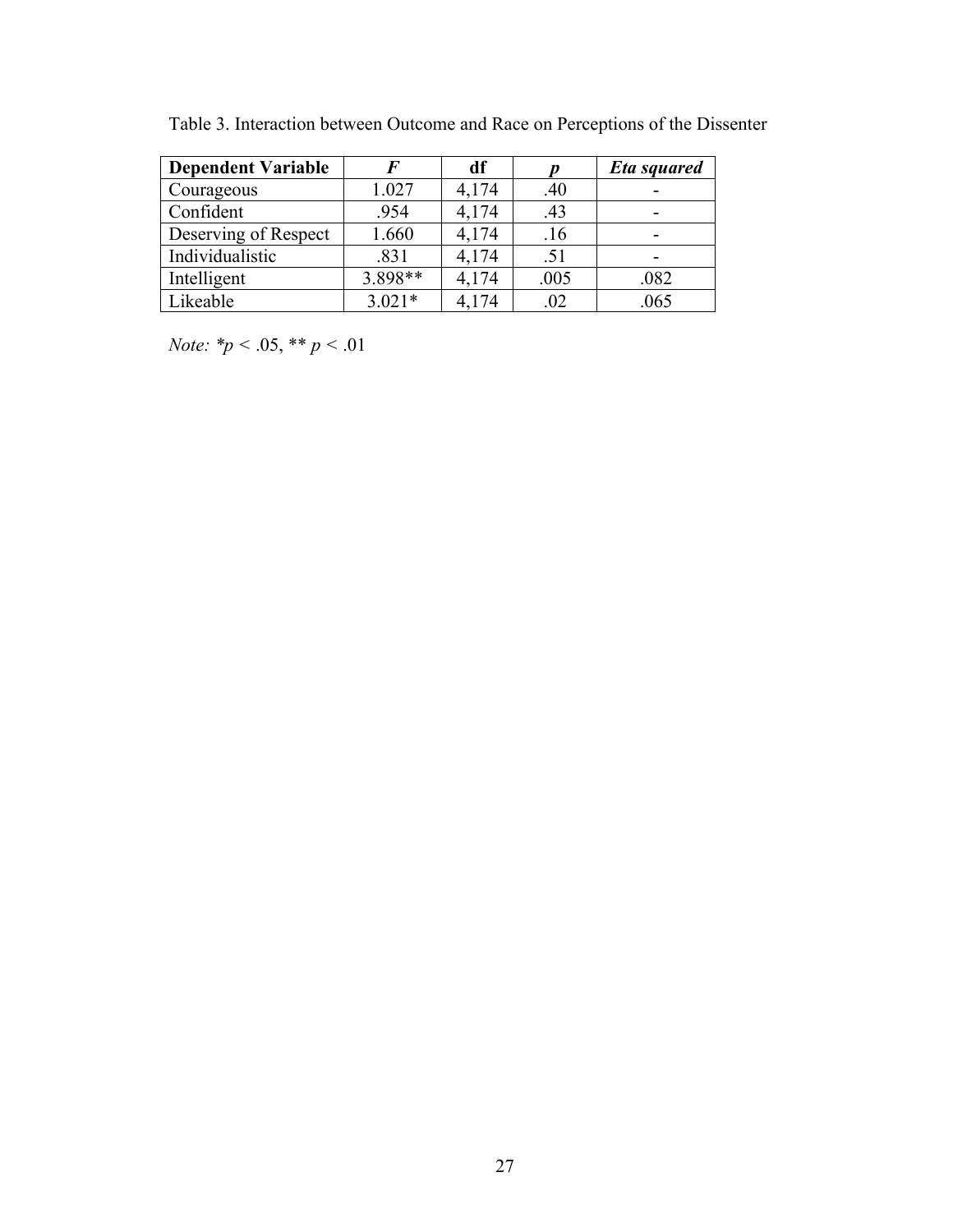



*Note:* The scenario for each condition defined below. NegNeg: "The team ignores Alex's recommendation and several team members exhibit hostility toward Alex." NegNeu: "The team ignores Alex's recommendation and votes against it." PosNeu: "The team explains the rationale behind why they cannot incorporate Alex's information and vote against Alex's recommendation." PosPos: The incorporates Alex's information and votes in favor of Alex's recommendation." Undisclosed: No outcome to dissent provided.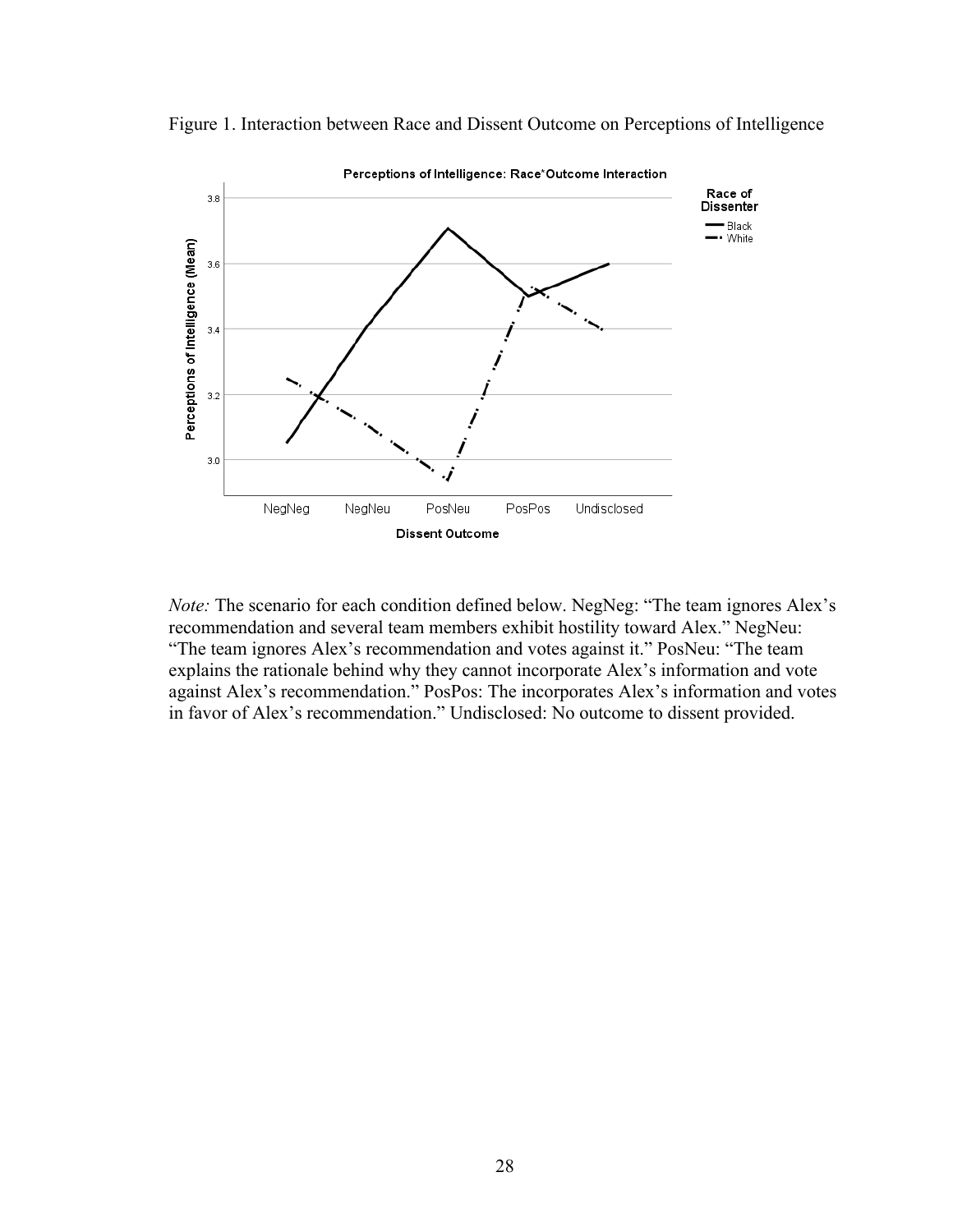



*Note:* The scenario for each condition defined below. NegNeg: "The team ignores Alex's recommendation and several team members exhibit hostility toward Alex." NegNeu: "The team ignores Alex's recommendation and votes against it." PosNeu: "The team explains the rationale behind why they cannot incorporate Alex's information and vote against Alex's recommendation." PosPos: The incorporates Alex's information and votes in favor of Alex's recommendation." Undisclosed: No outcome to dissent provided.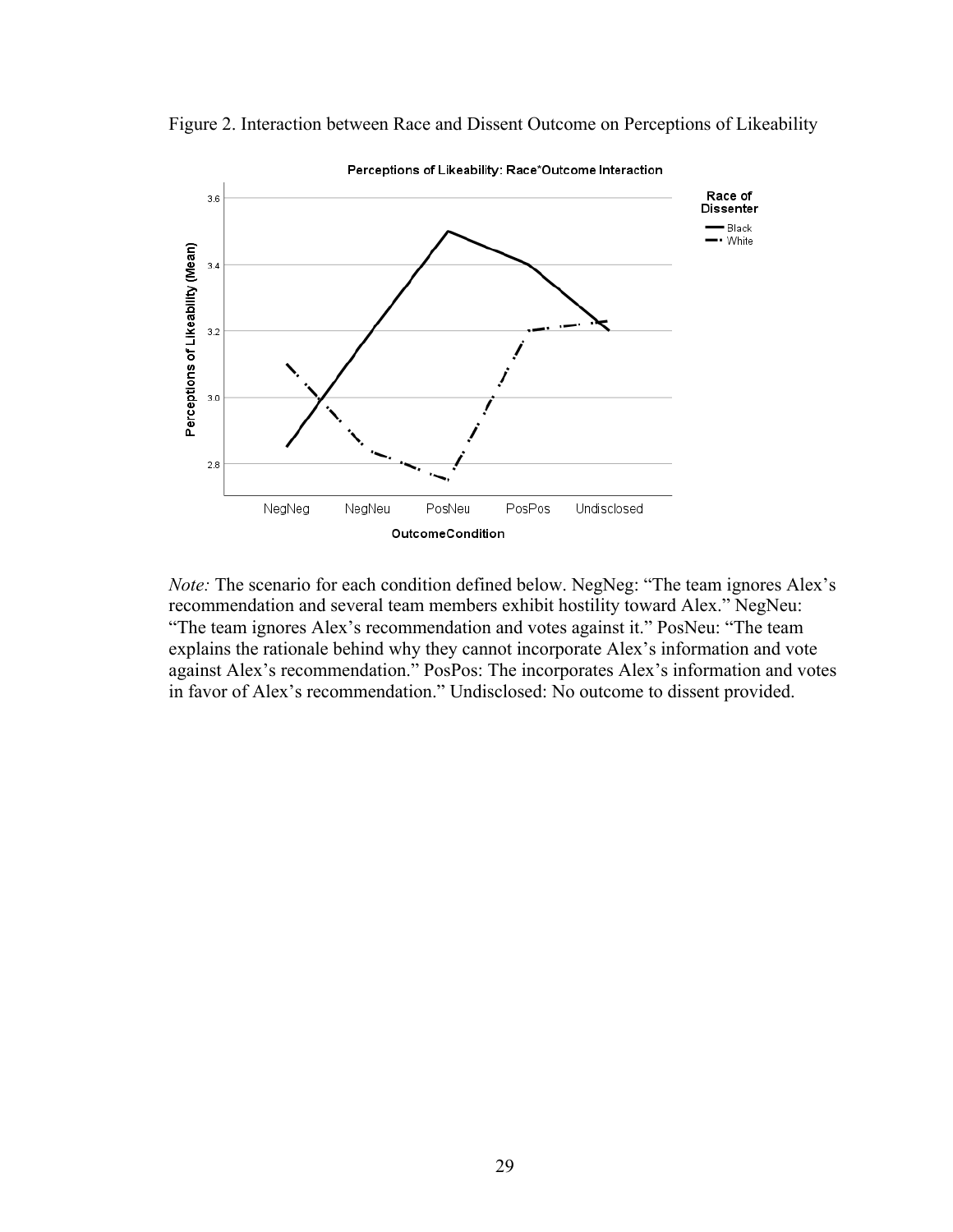## **Appendices**

### **Appendix A Articulated Dissent Subscale on the Organizational Dissent Scale**

This is a series of statements about how people express their concerns about work. Considering how you tend to express your concerns at work, indicate your degree of agreement with each statement by using the scale provided.

- $1 =$  strongly disagree
- $2 =$  disagree
- $3 =$  agree some and disagree some
- $4 = \text{agree}$
- $5 =$ strongly agree
	- 1. I am hesitant to raise questions or contradictory opinions in my organization.
	- 2. I do not question management.
	- 3. I'm hesitant to question workplace policies.
	- 4. I don't tell my supervisor when I disagree with workplace decisions.
	- 5. I bring my criticism about organizational changes that aren't working to my

supervisor or someone in management.

- 6. I do not express my disagreement to management.
- 7. I speak with my supervisor or someone in management when I question workplace decisions.
- 8. I make suggestions to management or my supervisor about correcting inefficiency

in my organization.

9. I tell management when I believe employees are being treated unfairly.

*Note:* The items were originally numbered in this order on the full ODS: 1, 5, 6, 12, 13, 14, 16, 19, and 22

Kassing, J. W. (1998). Development and validation of the Organizational Dissent Scale. *Management Communication Quarterly, 12*, 183-229.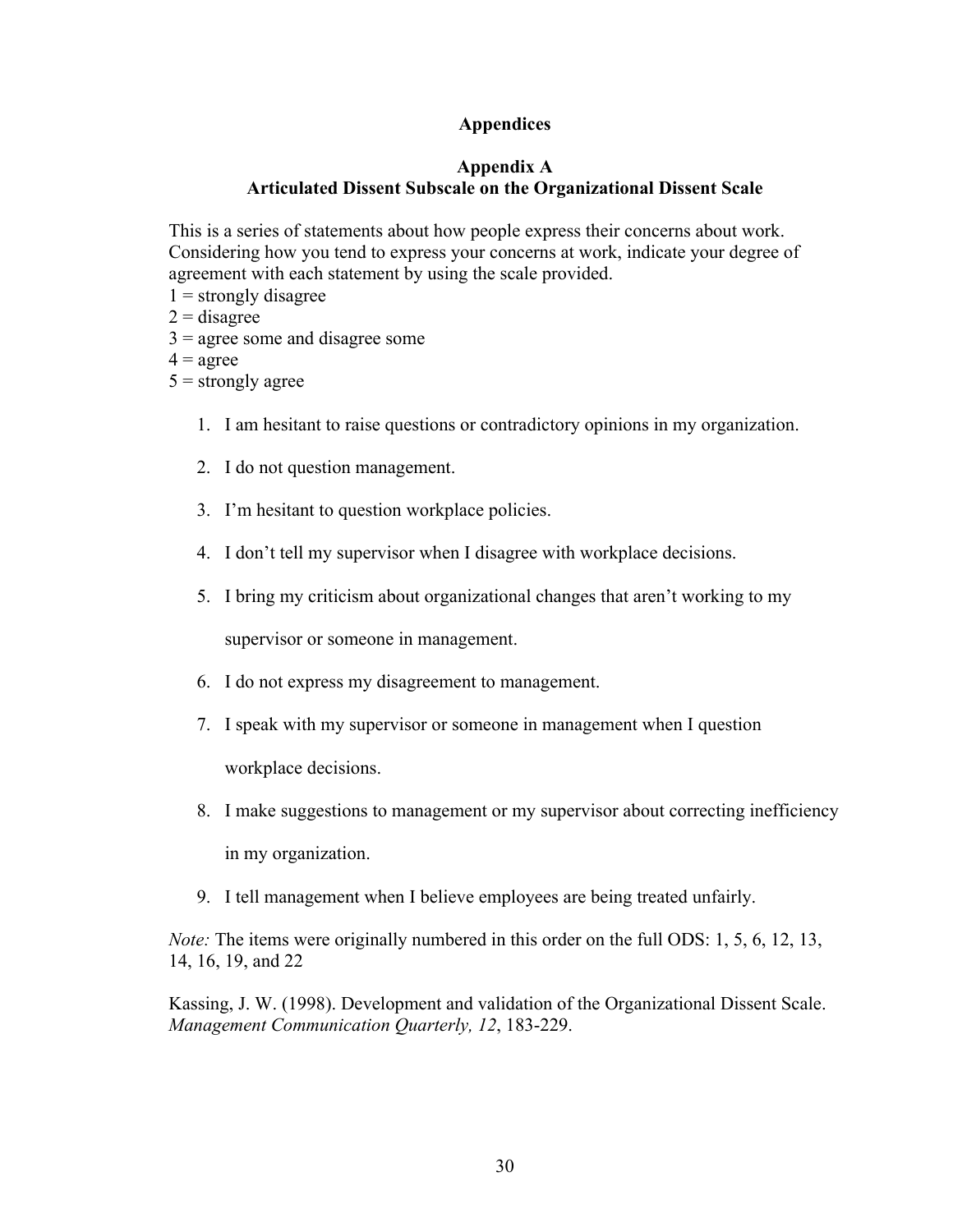### **Appendix B Manipulation Check**

**Instructions:** Answer the following questions about Alex.

1. What is Alex's race?

a) Black

b) White

c) Undisclosed

2. How did the team respond to Alex's recommendation?

a) Ignores Alex's recommendation and several team members exhibit hostility towards Alex.

b) Ignores Alex's recommendation and votes against it.

c) Explains the rationale behind why they cannot incorporate Alex's information and vote against Alex's recommendation.

d) Votes and incorporates Alex's information, voting in favor of Alex's recommendation. e) No response was provided.

3. What is Alex's biological sex?

a) Male

b) Female

c) Undisclosed

4. Do you believe Alex did the right thing in sharing the minority perspective with the group?

a) Yes

b) No

*Note:* Items 1 and 2 were the true manipulation check items. Items 3 and 4 were exploratory.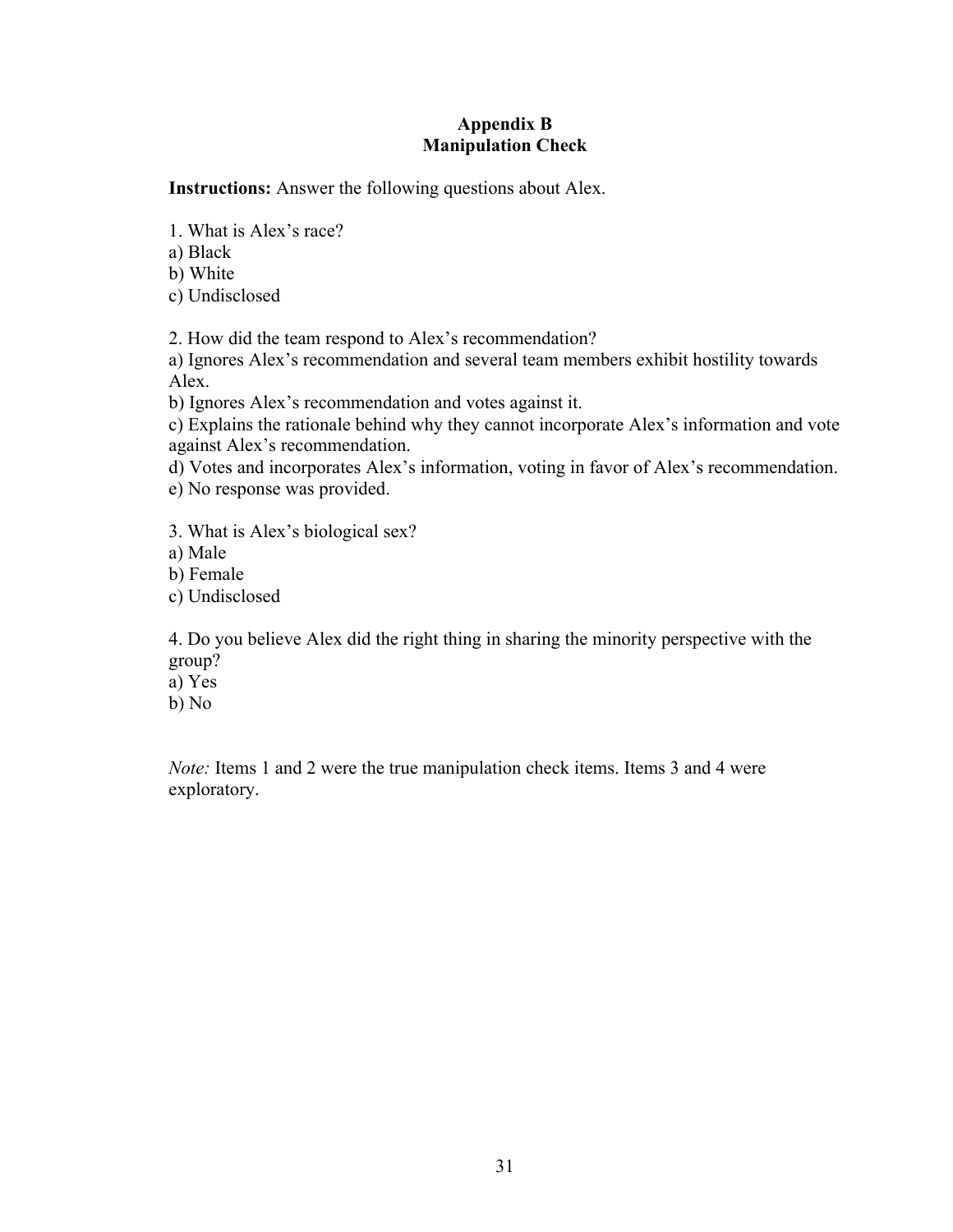# **Appendix C Willingness to Dissent**

If you were in Alex's position, how likely would you be to share a differing perspective with the team?

- $1 =$  very unlikely
- $2 =$  unlikely
- $3 =$ somewhat unlikely, somewhat likely
- $4 =$ likely
- $5 = \text{very likely}$